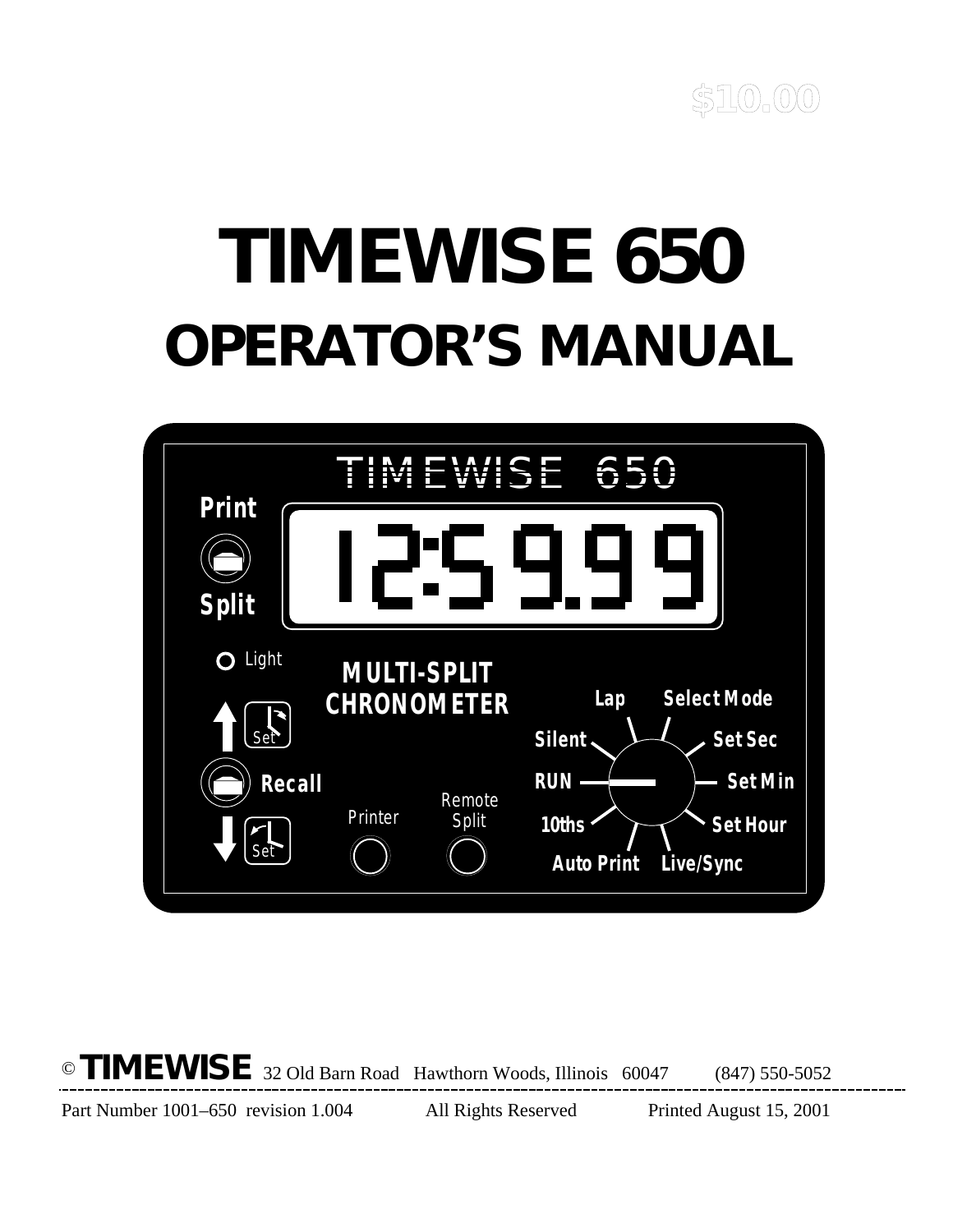#### **Limitation on Warranty and Liability**

Timewise warrants this equipment to be free from defects in material and workmanship for a period of two years from the date of shipment to the original purchaser. This warranty is limited to the repair and replacement of parts and the necessary labor and services required to repair the equipment. This warranty is made in lieu of all other expressed or implied warranties, whether written or oral.

Except as specified below, this warranty covers all defects in materials and workmanship. The following are not covered: Damage as a result of accident, misuse, abuse, or as a result of installation, operation, modification, or service on the equipment; damage resulting from failure to follow instructions contained in the User's Manual; damage resulting from the performance of repairs by someone not authorized by Timewise; damage caused by direct exposure to liquids, solvents, salty air, or corrosive gases; damage caused by exposure to excessive amounts of dust or dirt; damage caused by exposure to temperatures above or below the storage or operating limits of the equipment; or normal wear of the instrument enclosure, connectors, or cables.

While under warranty, Timewise will service, repair, replace, or adjust any defective part or parts free of charge, when the instrument is returned freight prepaid to Timewise. The purchaser is responsible for insuring any equipment returned, and assumes the risk of loss during shipment.

#### **Limitation of Implied Warranties and Exclusion of Certain Damages**

All implied warranties, including warranties of merchantability and fitness for a particular purpose, are limited in duration to the length of this warranty.

In no event will Timewise be liable to the purchaser or any user for any damages, including any incidental or consequential damages, expenses, lost profits, lost savings, or other damages arising out of the use or inability to use this equipment. This exclusion includes damages that result from any defect in the firmware or manual.

#### **How to Obtain Repair Service**

If your Timewise equipment requires service, return it to Timewise directly. Do not return it to your dealer. Include a detailed description of the problem. Timewise must be able to verify the problem in order to repair it. Please include telephone numbers at which you can be reached during the day and evening.

Equipment to be repaired must be returned freight prepaid to Timewise. All equipment must be packaged with sufficient protection against shipping damage. You are responsible for transportation charges when returning equipment to Timewise. Insuring the shipment is recommended. Warranty repairs will be returned via UPS ground freight prepaid. Non-warranty repairs will be returned via UPS ground COD (repair charges, freight, and COD collection fee), cash only, unless prior arrangements have been made. Alternate shipping methods can, or will, be used as necessary to assure a prompt and safe delivery.

Repairs on equipment beyond the effective date of warranty or when abnormal usage has occurred will be charged at applicable rates. Timewise will submit an estimate for such charges before commencing repair, if so requested.

#### **About this Manual and the Operating Firmware of Timewise Equipment**

The layout of this manual and the operating procedures for Timewise equipment are trademarks of Timewise. No part of this manual or the operating firmware for Timewise equipment may be copied or reproduced, in whole or in part, without written consent from Timewise. The duplication, disassembly or dumping of operating firmware is expressly prohibited.

#### **Disclaimer**

Although every effort has been made to make this User's Manual technically accurate, Timewise assumes no responsibility for any errors, omissions, inconsistencies, or misprints within this document.

#### **For Further Information**

Please feel free to contact Timewise should you have any comments about this equipment. We encourage suggestions for product improvements. Special applications or customization of Timewise equipment to individual needs will also be entertained.

#### **© TIMEWISE**

32 Old Barn Road Hawthorn Woods, Illinois 60047 USA (847) 550-5052 Users Manual 1001–650 revision 1.004 Printed August 15, 2001

### **TIMEWISE 650 1**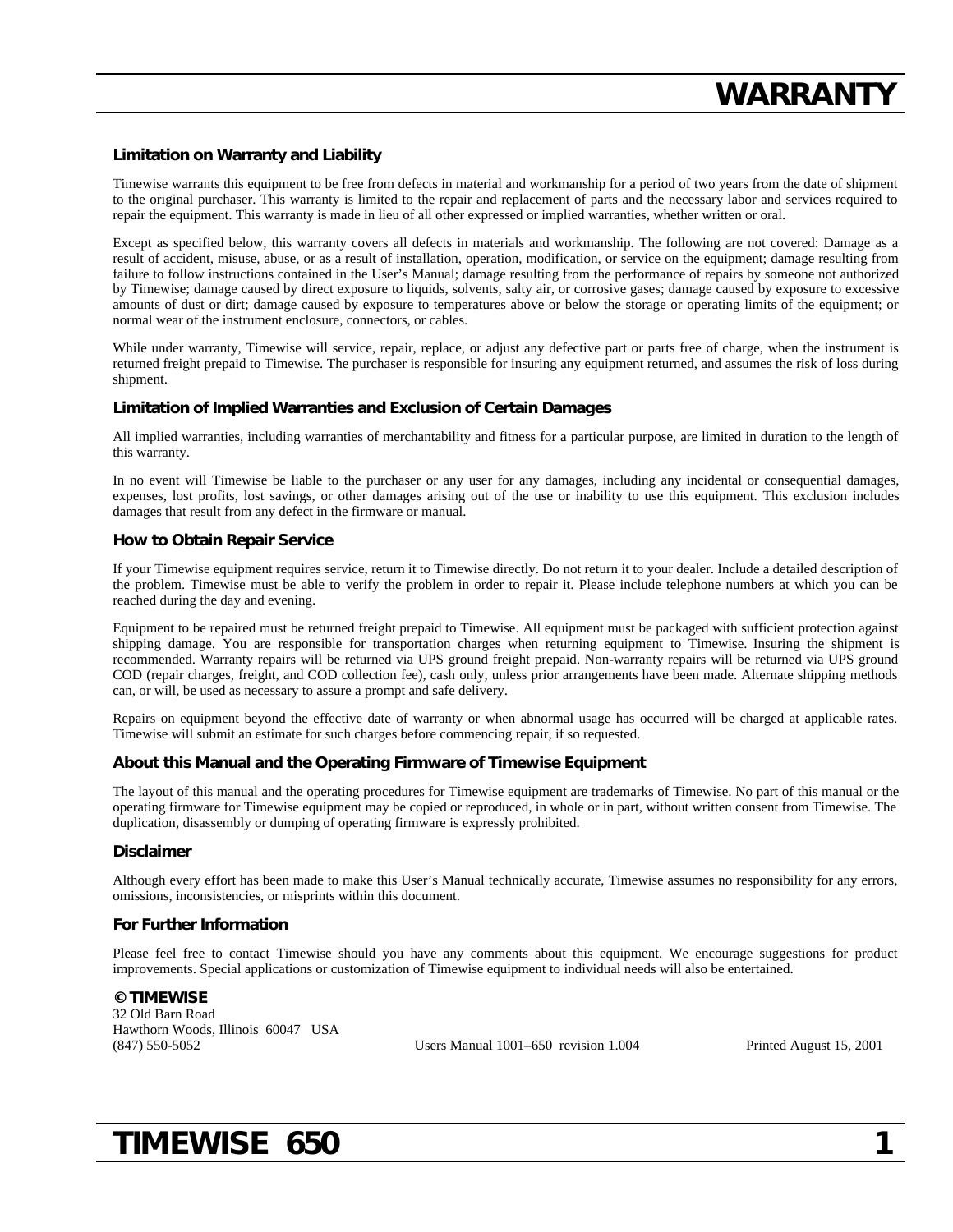### **FIRMWARE VERSION HISTORY**

### **650 Operating Firmware History**

Version 1.000 July 6, 2001

First unit delivered.

Version 1.001 July 13, 2001

Corrected display of oscillator offset visible when viewing firmware version. Corrected amount applied the oscillator was too fast.

Version 1.002 July 18, 2001

Added ability to automatically show the most recent split when executing a remote split while **Live/Sync** is selected on the rotary switch. Also added the ability to disable the buzzer when a remote split is executed.

Version 1.003 July 24, 2001

Added an automatic, once per second, LCD driver re-initialization. This was to make certain that the LCD display correctly "wakes up" after the 650 exits the sleep mode.

Rearranged data collection steps to eliminate the possibility that a lap split might display a value that was incorrect by 0.001 minute. (The problem could have occurred only when a split was executed within a 30 µsec window exactly 96 msec after a clock update, and only while the 650 was running in "hundredths".)

Version 1.004 August 2, 2001

Improved auto-synchronization time alignment to be within 3 milliseconds.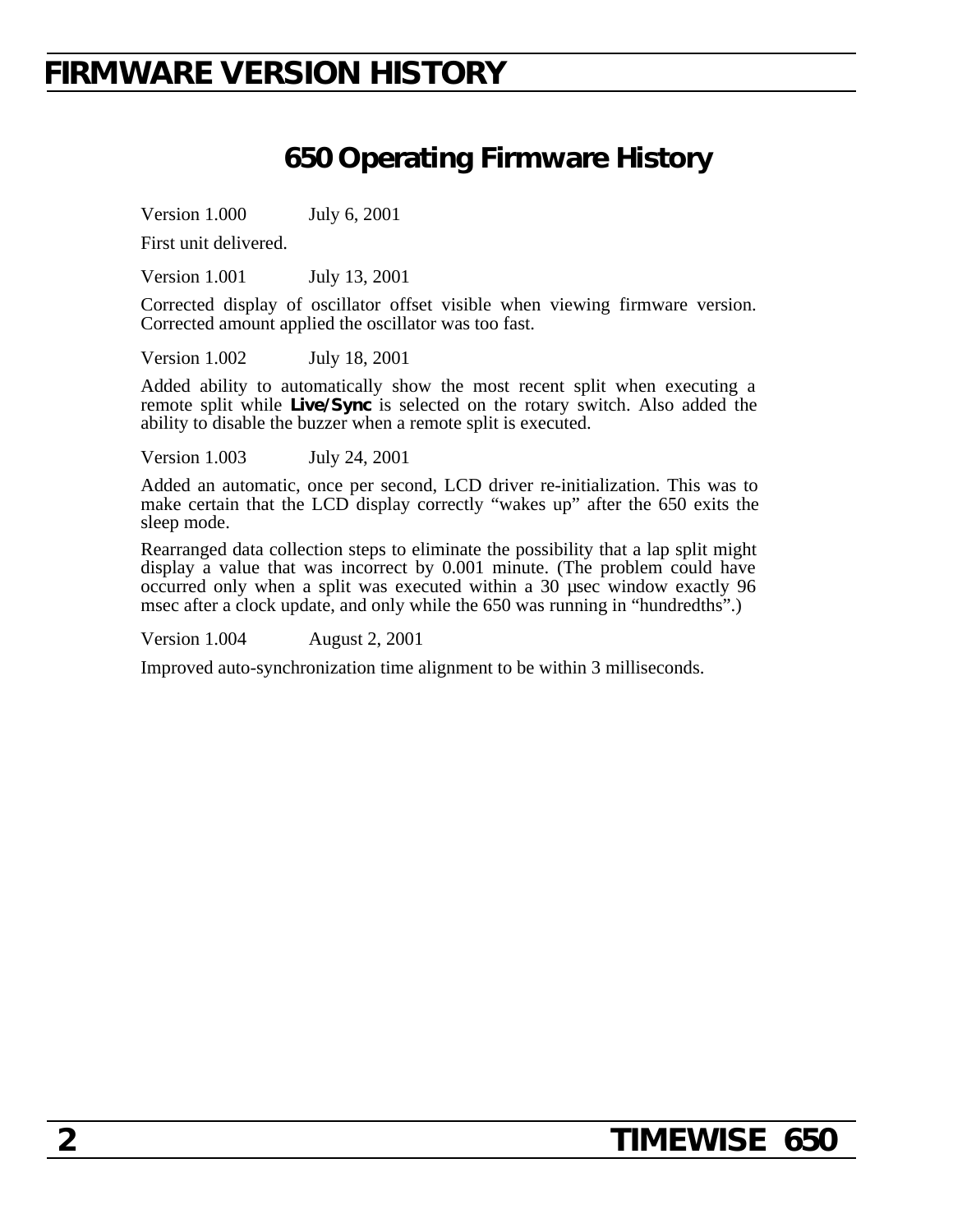# **THANK YOU…**

for choosing the **Timewise 650 Multi-Split Chronometer**! Your Timewise 650 is an accurate and versatile multiple split checkpoint clock that will give years of dependable service. If you've used traditional rally checkpoint clocks, you'll really appreciate the improved quality, mistake proof operation, and simplified time setting procedures provided by the Timewise 650.

### **How to Use this Manual**

For a brief description of what the 650 does, read the **Introduction.**

The section covering the **Operation** of the 650 will teach you how to use the instrument. Clock setting procedures, the master/slave auto-setting procedure, the remote split input connection, and battery conserving techniques are described there.

Please read the **Maintenance & Troubleshooting** section. Some "do's" and "don't's" on the handling of the 650 are discussed there.

Lastly, a technical **Specification** list is provided.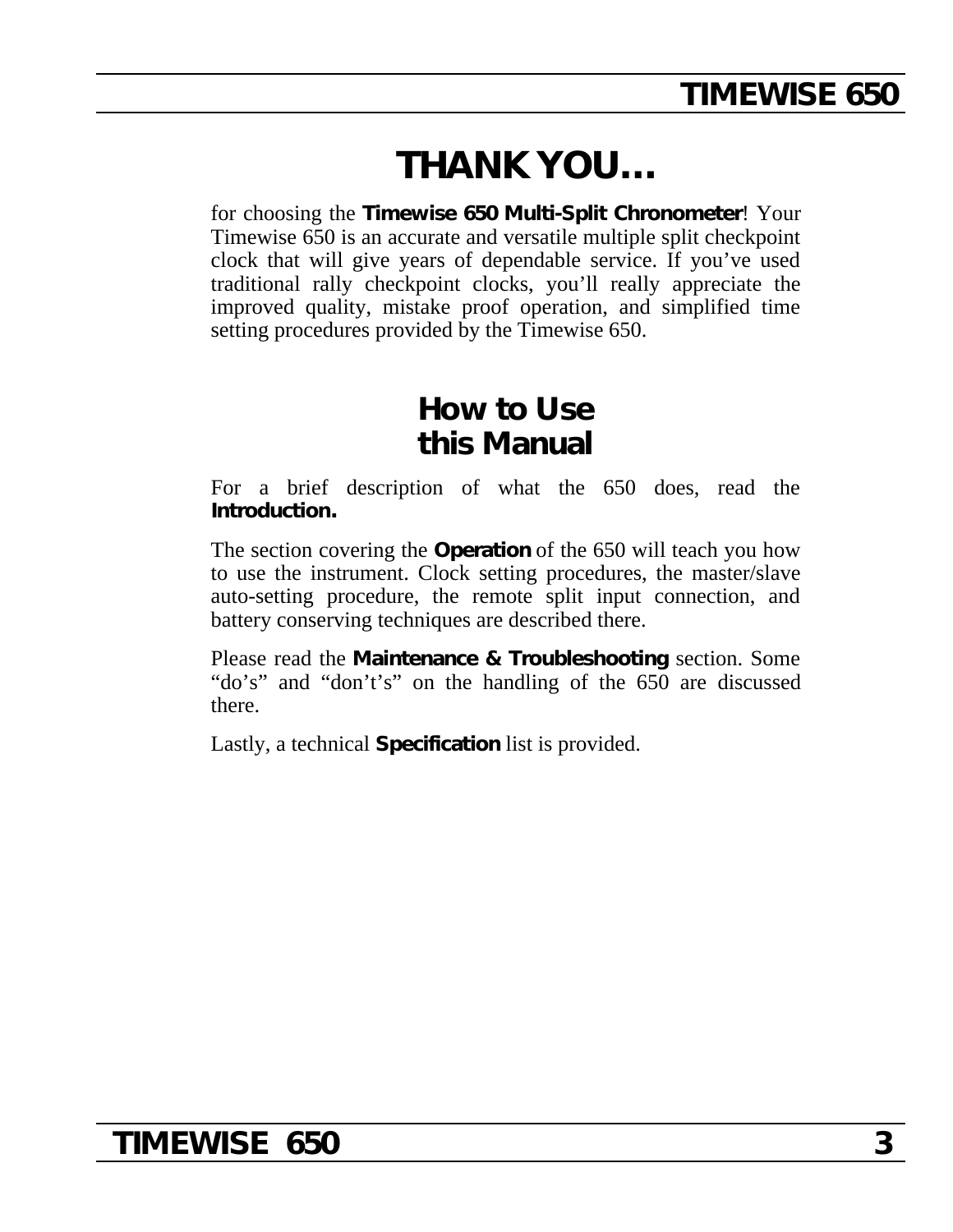# **TABLE OF CONTENTS**

# **TABLE OF CONTENTS**

- **1 WARRANTY & REPAIR**
- **2 FIRMWARE VERSION HISTORY**
- **3 THANK YOU…**

How to Use this Manual

- **4 TABLE OF CONTENTS**
- **5 TIMEWISE 650 FEATURES**
- **6 INTRODUCTION**
- **7 OPERATING THE TIMEWISE 650**

The Rotary Switch Splitting the Clock Executing Multiple Splits The Auto Print Rotary Switch Function Displaying "Tenths" Resolution Temporarily Viewing the Live Clock Executing a Lap Split Deactivating the Buzzer Putting the 650 to Sleep Setting the Clock Changing the Clock Counting Mode Synchronizing the Clock Automatic Master/Slave Synchronizing Clearing the Datalog Re-initializing the LCD Display Identifying Recalled Split Data Lighting the Display Conserving the Batteries The Remote Split Input

### **21 MAINTENANCE & TROUBLESHOOTING**

Firmware Version Replacing Batteries Preventing Problems **Overheating** Electrical Troubleshooting Cleaning the 650 Oscillator Adjustment

### **24 SPECIFICATIONS**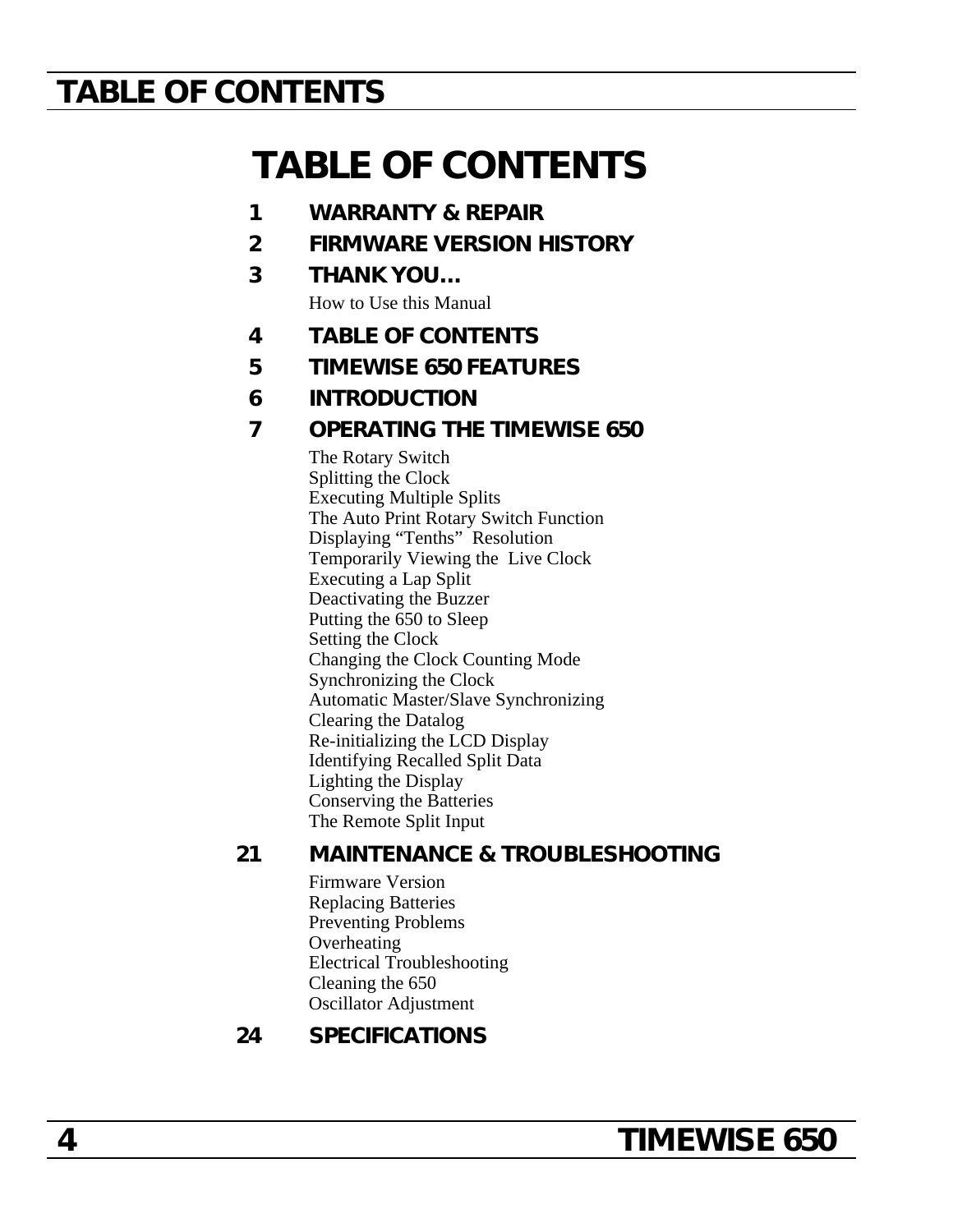# **FEATURES**

# **TIMEWISE 650 FEATURES**

- Twelve hour time of day clock accurate to one second over 24 hours
- Fifty register memory for multiple splits
- Independent lap split timer with tenths of units resolution and simultaneous time of day split
- 0.5" tall, extended temperature, high humidity tolerant, 6 digit LCD
- LCD backlight for nighttime use
- Secure, yet simple, clock setting procedure
- Clock can be set to any hour, minute, or second/hundredth of minute
- Seconds/hundredths clock selection at any time
- Clock re-adjustments at any time
- Fractional seconds/hundredths synchronization at any time
- Master/Slave procedure for synchronizing several clocks at any time
- Goofproof design ... no on-off switch!
- Battery saving, automatic shut-down when not used for 24 hours
- Remote Split input with intelligent debounce circuitry
- Selectable audible buzzer when Split or Remote Split activated
- Tenths of units (59:59.9 or 59.999) resolution at any time
- ◆ Optional RS-232C interface for sending data to a printer or computer
- Optional 9 volt DC input jack for continuous LCD backlighting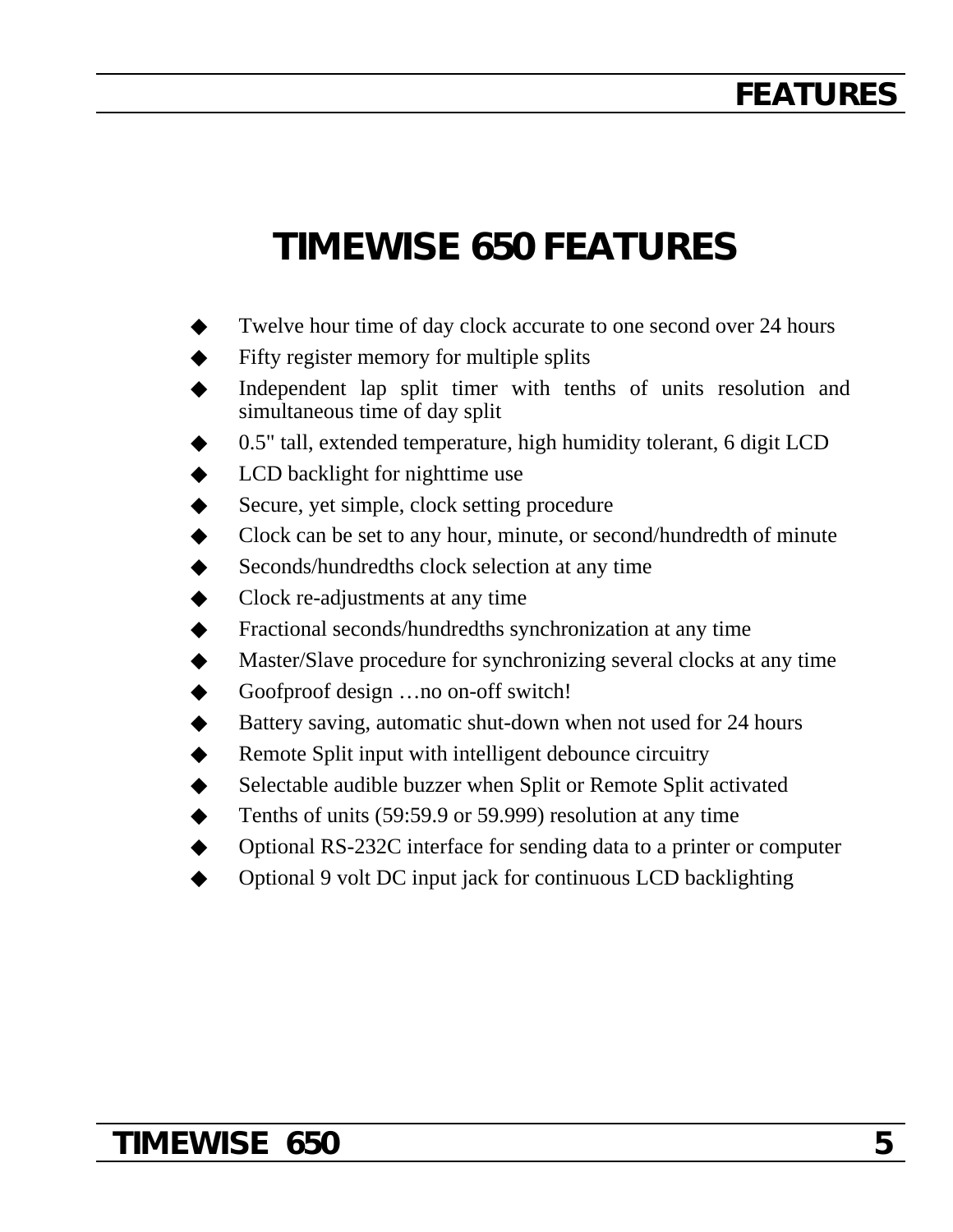# **INTRODUCTION**

# **INTRODUCTION**

The Timewise 650 provides rallymasters, rallyists, and checkpoint workers with an accurate and easy to read digital time of day clock. The time of day is shown on a 6 digit, 0.5" tall character, extended temperature range, high humidity tolerant LCD that assures easy readability, even in direct sunlight. A quartz crystal oscillator accurately maintains the time to within one second over 24 hours.

The 650 uses a microcomputer designed for applications where ultra-low power consumption and a wide operating voltage play a significant role in product specification and selection. This large scale integrated CMOS technology keeps component count and power dissipation to a minimum, while simultaneously providing increased reliability.

Toggle switches give positive tactile feedback. Placing the switches on the left side frees the right hand to record data. A rotary switch is used to select the operating mode.

Time of day is displayed in the standard six digit format of hours, minutes, and seconds (12:59:59). Alternatively, the 650 can display hours, minutes, and hundredths of a minute (12:59.99). The 650 can also show time resolved to tenths of a second (59:59.9) or thousandths of minutes (59.999).

The clock can be set to any hour, minute, or second (hundredths of a minute). The clock can adjusted at any time…even by fractions of a second…up or down! You can switch between counting in seconds or hundredths of minutes at any time. To prevent accidental loss of time, there is no "on-off" switch. A simple, but secure, clock setting procedure is used.

The 650 can "split" the current time as a rally car enters a checkpoint. Effectively, the clock is visually frozen, while continuing to count internally. The 650 can store up to 50 split times in memory. You can review logged split times forward or backward in time. You can recall each stored value, again, after having previously observed it.

A "lap split" timer is also provided. When viewing the lap timer, activation of the split switch displays the frozen elapsed time from the previous lap split action. The lap timer is simultaneously restarted internally. A time of day split value (separate from the regular split time of day memory log) is also linked to the lap split time, allowing notation of the time of day at which the lap split was executed.

A buzzer that signals activation of each split action can be enabled or disabled.

A remote split input is provided for use with optical or pneumatic switches that signal when a vehicle passes. The buzzer can also sound whenever a remote split input is activated.

One Timewise 650 can automatically set the time in another 650 simply by interconnecting a common stereo audio cable. This "master/slave" clock setting procedure can take place at any time. The slave will be synchronized to within one thousandths of a second to the master.

For nighttime use, the display can be momentarily illuminated with an internal LED light source. An optional 9 volt input for continuous lighting is available.

Finally, an optional RS-232C interface is available for sending data to a printer or computer.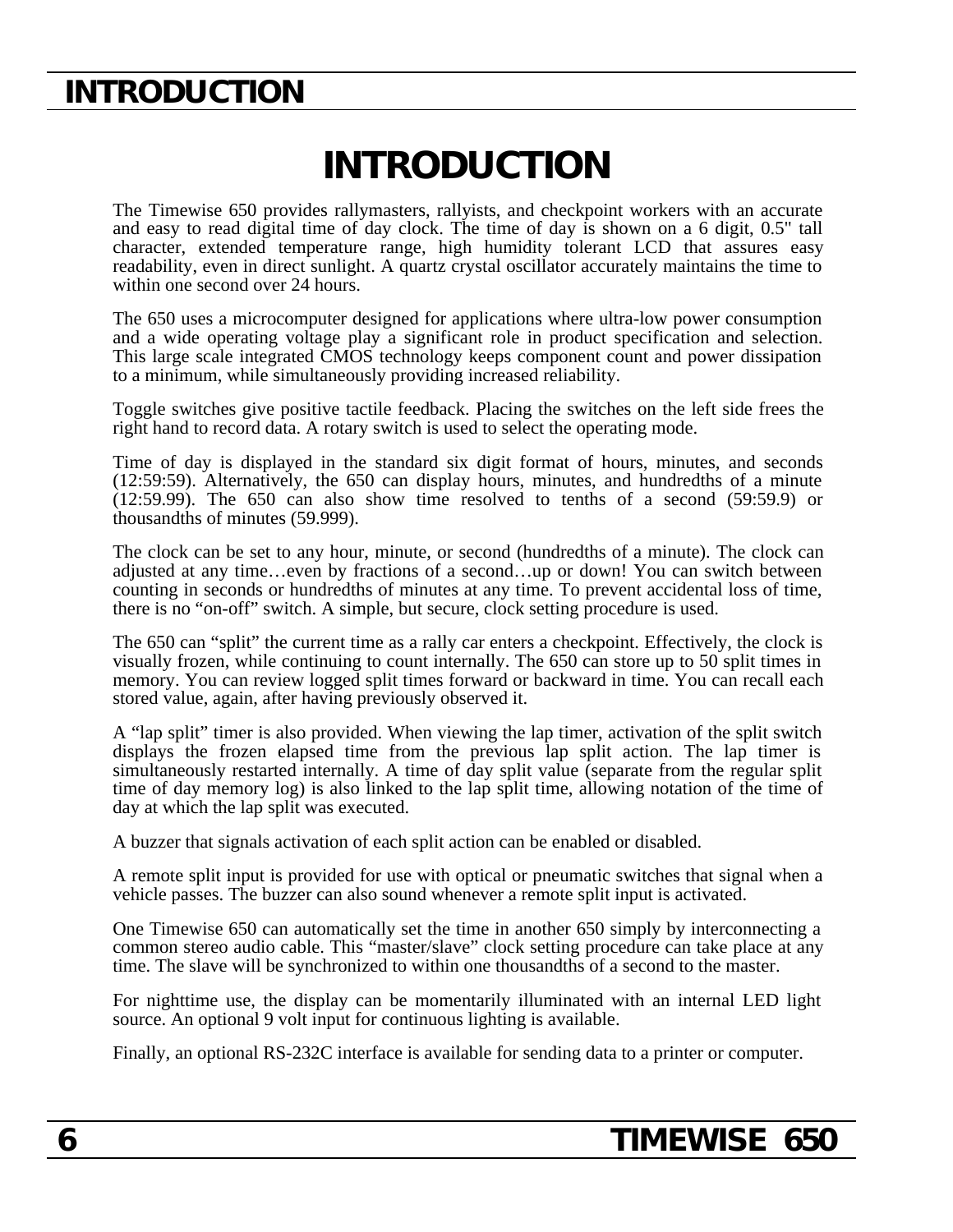# **OPERATING THE TIMEWISE 650**

There is no "on-off" switch for the Timewise 650. If the time is not visible in the display, actuate any of the toggle switch functions. This will bring the clock out of its battery-saving, power-down mode.

If the 650 has been used within the last 24 hours, the clock time will still be correct. In such a case, you may begin using the 650 immediately. (If the time is not correct, you may, if you wish, go to the section on "**Setting the Clock**" (page 11) and set the clock now.)

**The Rotary Switch** The 650 uses a rotary switch to select among the functions available in the clock. Each function will be described as necessary throughout this manual.

### WARNING!

The rotary switch has a rotational stop between the **Lap** switch position and the **Select Mode** switch position. Do not force the switch to turn past this built-in stop! You will break the switch!

The 650 is most often operated with **RUN** selected on the rotary switch.

**Splitting the Clock** When the **Split** toggle switch position is actuated, the time of day is visually frozen. Although it is not apparent, the 650 continues to keep track of the passage of time internally. That is, the clock does not stop…you just can't see the clock count advancing. This is called a "split".

> After you briefly push the **Recall** toggle switch "upward", the 650 will once again display the current "live" time. It will be as if you had never entered the split mode at all. (While **Recall** is actuated, some special numbers will be visible in the display. See "**Identifying Recalled Split Data**" (page 14) for a full explanation.)

> When the 650 is split, the decimal points and/or colons between the digits will blink on and off each second.

> **Important note:** Generally, you may have the rotary switch in any position when a split is executed. (Most rallyists select the **RUN** position for normal operation.) There is, however, an important exception if you want to use the full multiple split functionality of the 650. See "**Executing a Lap Split**" (page 9) for more information.

> Also note: The **Live/Sync** rotary switch position automatically causes the 650 to display "live" clock data, even if the clock had been split. Nonetheless, even with **Live/Sync** selected on the rotary switch, the 650 will execute a split. You must, however, turn the rotary switch away from the **Live/Sync** position to see the split data. More on this in a moment.

### **TIMEWISE 650 7**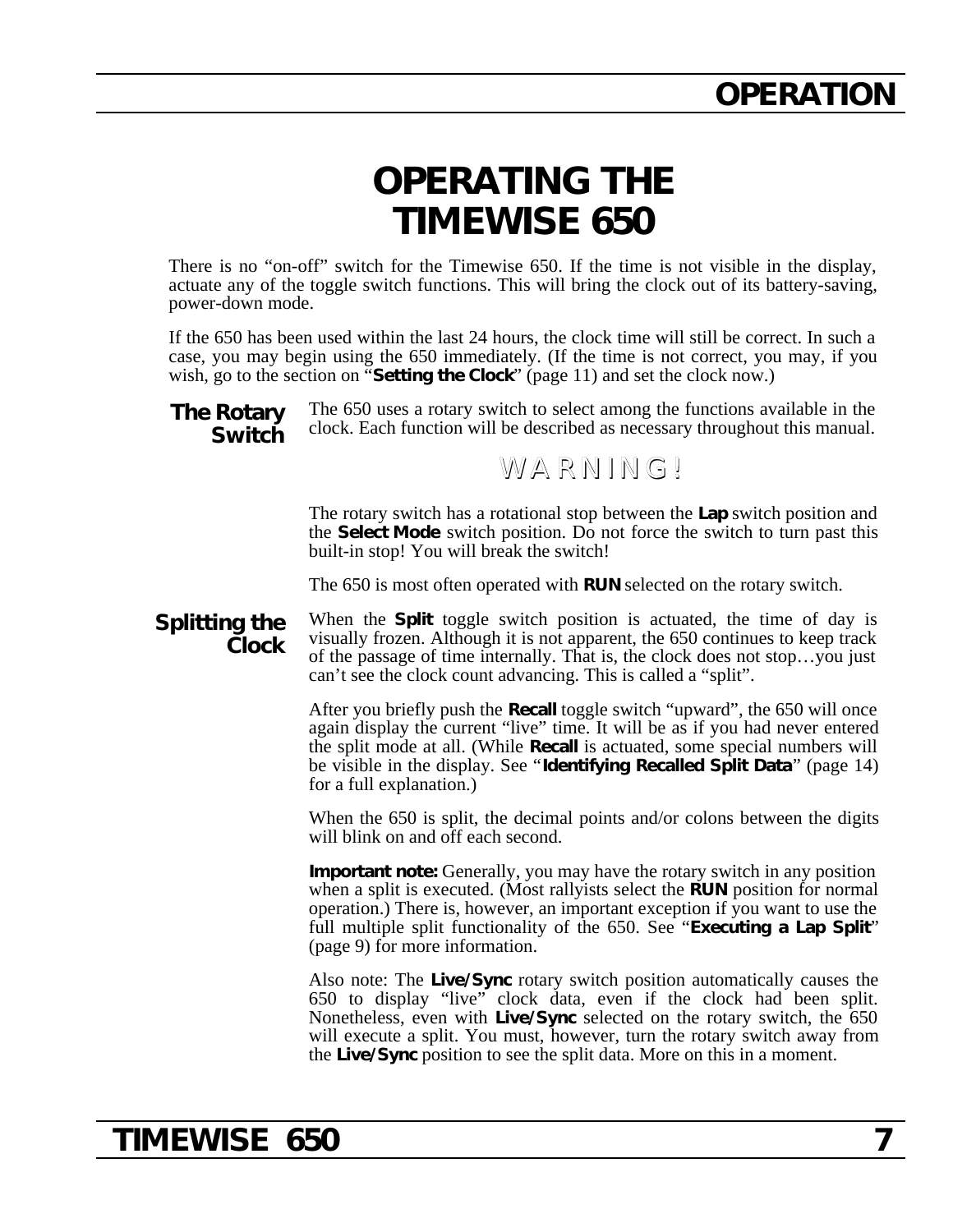| Executing<br><b>Multiple Splits</b>                              | If you execute a split, again, before recalling the live clock, the 650 will<br>save the new split time internally in a "multi-split datalog". Pushing the<br>Recall switch "up" will retrieve the split time from the second split.<br>Pushing the <b>Recall</b> switch "up" again will bring back the live clock.                                                                                                                            |
|------------------------------------------------------------------|------------------------------------------------------------------------------------------------------------------------------------------------------------------------------------------------------------------------------------------------------------------------------------------------------------------------------------------------------------------------------------------------------------------------------------------------|
|                                                                  | You may execute fifty splits before the 650 memory is full. Each activation<br>of the Recall switch upward will display the split times in the order they<br>were saved, with "newer" data being recalled each time the switch is<br>activated. After all split times have been recalled, the clock will become<br>live again. You can hold the <b>Recall</b> switch in position to rapidly move<br>forward in memory through the logged data. |
|                                                                  | If you actuate the <b>Recall</b> switch downward, "older" split memory data can<br>once again be viewed. The logged data will be recalled in reverse order,<br>newer to older.                                                                                                                                                                                                                                                                 |
|                                                                  | You can cycle through the memory at any time. And note that you can<br>actuate the Split switch at any time, regardless of which stored split data<br>you are viewing. The new split data will always be appended to the<br>memory as the newest split time.                                                                                                                                                                                   |
|                                                                  | When you have actuated the Split switch more than 50 times, the oldest<br>split data is discarded as the newest split value is inserted into the memory.<br>The 650 always has the 50 most recent splits in memory. (You can clear the<br>entire datalog of all splits with a procedure described later.)                                                                                                                                      |
| <b>The Auto Print</b><br><b>Rotary Switch</b><br><b>Function</b> | Note that if you are viewing any one of the prior split times (that is, you're<br>not looking at the "live" clock), activating the <b>Split</b> switch simply stores<br>the new value in memory. You won't automatically see the new split time.<br>To view that new split, you must actuate the <b>Recall</b> switch (maybe more<br>than once) to locate the newest split data.                                                               |
|                                                                  | As a convenience, the <b>Auto Print</b> rotary switch function can be used to<br>eliminate the extra step of executing a recall in order to view each split.                                                                                                                                                                                                                                                                                   |
|                                                                  | When a split is executed while <b>Auto Print</b> is selected on the rotary switch,<br>the 650 will automatically bring to the display the new split time. The 650,<br>in effect, simply executes the needed "recall newest" action for you.                                                                                                                                                                                                    |
|                                                                  | Note that the Recall switch is fully functional even when Auto Print is<br>selected on the rotary switch. Yet, regardless of what split time you are<br>reviewing in the datalog when a new split is executed, the 650 will<br>automatically show the new split time.                                                                                                                                                                          |
|                                                                  | By the way, when the 650 is outfitted with an optional RS-232C interface,<br>executing a split when Auto Print is selected on the rotary position will<br>cause the 650 to automatically transmit the new split data to a printer or<br>computer. The optional RS-232C interface and connector must be installed<br>by Timewise. When the RS-232C option is installed, a special appendix is<br>included with this manual.                     |
|                                                                  |                                                                                                                                                                                                                                                                                                                                                                                                                                                |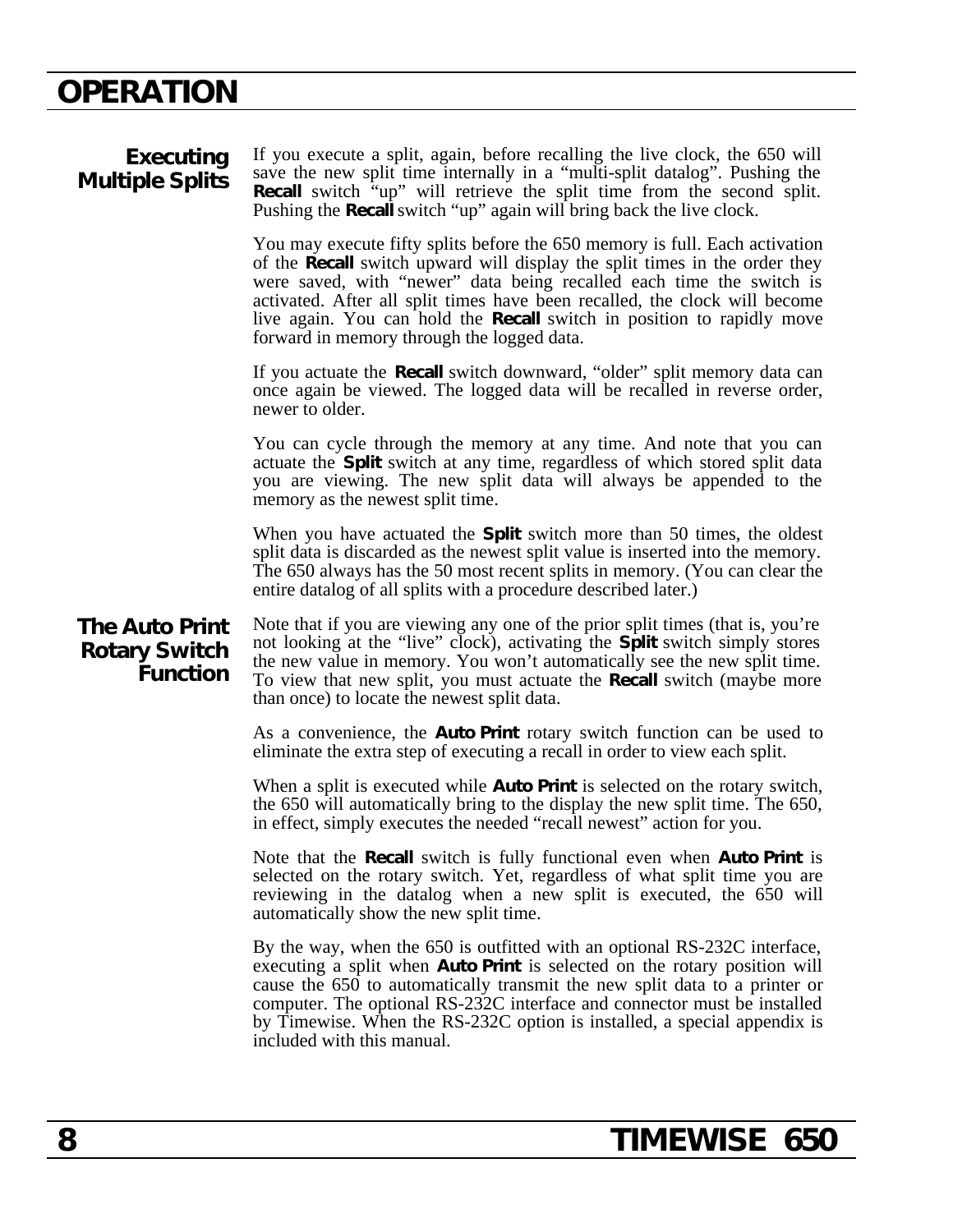#### **Displaying "Tenths" Resolution** Normally, the time of day is resolved to six digits: 12:59:59 when in the "seconds" mode of operation, or 12:59.99 when operating in the "hundredths of minutes" mode. (Choosing the "seconds" or "hundredths of minutes" mode of operation will be described later.)

When the "**10ths**" rotary switch position is selected, the clock is visually shifted left to reveal an extra digit of resolution. (The hours will no longer be visible.)

This allows you to record "tenths of seconds", or "thousandths of minutes" split times. You can select the "**10ths**" rotary switch position whenever this information is needed, either before or after the clock has been split.

#### **Temporarily Viewing the Live Clock** The **Live/Sync** rotary switch position causes the 650 to display the live clock, even when the clock is split. If you are viewing a split value, and wish to momentarily see the live clock, simply turn the rotary switch to **Live/Sync**. When **Live/Sync** is de-selected, the previously viewed split time is once again displayed.

The 650 will execute a split even with **Live/Sync** selected on the rotary switch. However, you must eventually leave the **Live/Sync** position to see the split data. (Note that when **Live/Sync** is selected, the **Recall** toggle switch will not scan through the datalog memory.)

If you actuate a remote split (details later) while **Live/Sync** is selected on the rotary switch, the live clock itself will be temporarily replaced by the new split time that is being saved in memory. This "latest split" will remain visible as long as the remote split switch is actuated. (This is a feature used by some rallyists running stock class. They depress and hold a remote switch to split the clock. The time of day will be visibly split until they release the switch, whereby the display immediately becomes live again.)

#### **Executing a Lap Split** A "lap" timer is also provided in the 650. Turn the rotary switch to the **Lap** position to view the lap timer.

The lap timer can be used to measure the individual duration of consecutive events. Such would be the case when measuring the time it takes to drive successive tenth mile sections on a course, or consecutive laps on a race track. (By the way, a lap split is often called a "Taylor split" in reference to Frederick Winslow Taylor who pioneered work-time studies at the turn of the twentieth century.)

The lap timer counts from 00:00.0 to 59:59.9 (minutes:seconds.tenths) when operating in "seconds", or 00.000 to 59.999 (minutes:thousandths of minutes) when operating in "hundredths of minutes".

When viewing the lap timer, actuation of the split switch causes the 650 to display the frozen elapsed time since the previous lap split action. The 650 then automatically resets the lap timer internally. When you execute another lap split, you will be presented with a new elapsed time.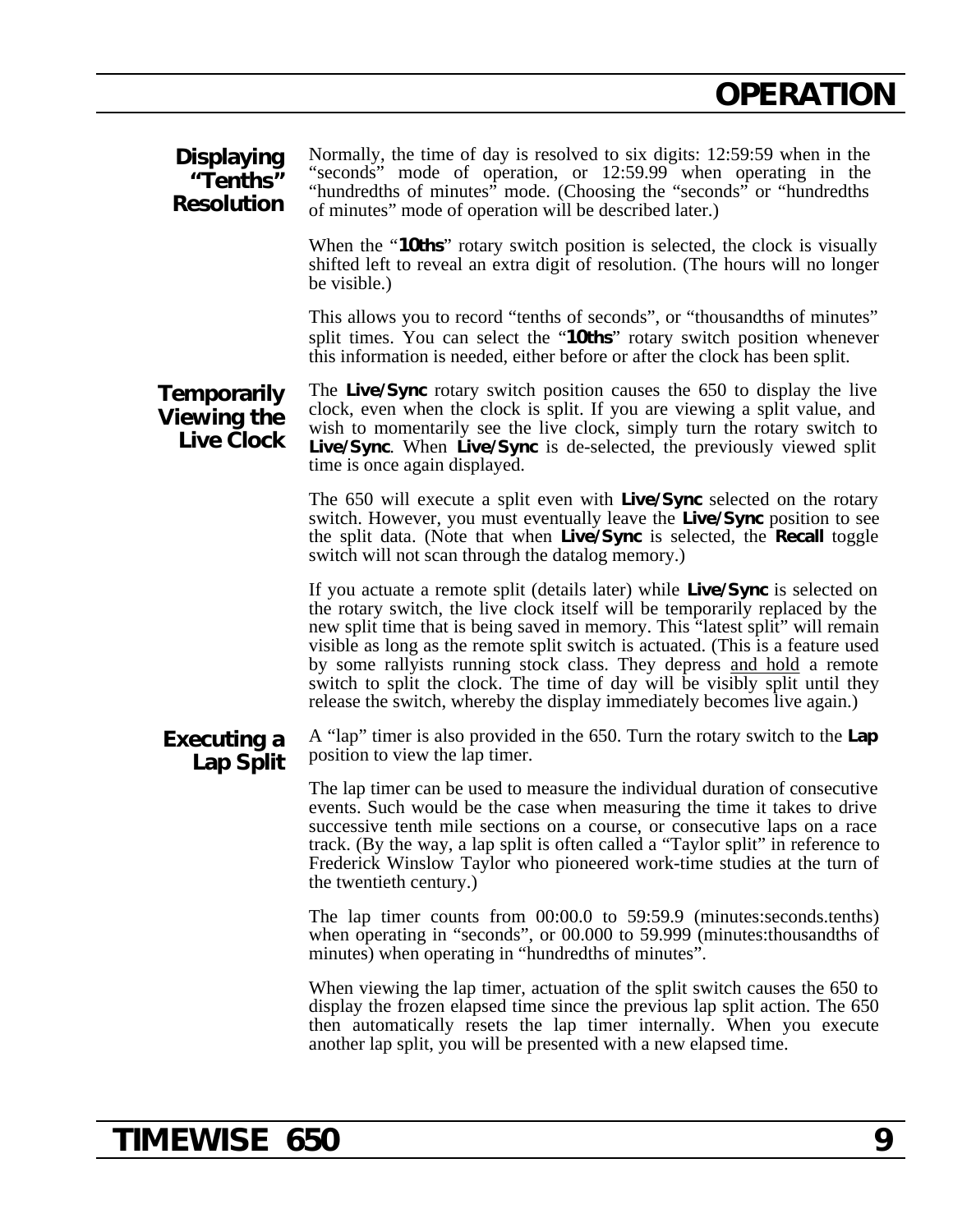The lap split timer is independent of the clock. When you execute a lap split, the 650 does not store a split time of day in the normal memory datalog. Nonetheless, a split time of day value is saved for display purposes only. This data is visible when the **Print** toggle switch is actuated while **Lap** is selected on the rotary switch.

(Should a control worker mistakenly have the **Lap** position selected when a vehicle enters a checkpoint, the linked time of day split for the lap split can be used as the arrival time.)

After executing a lap split, you may turn the rotary switch away from the **Lap** position, and back again. The latest lap split value will once again be displayed. The split time of day for the lap split (visible when the **Print** toggle switch is selected) can also be reviewed again.

Only one lap split time (and the associated time of day for the lap split) is stored in the 650. Upon each lap split execution, the 650 automatically shows the new lap split time…the previous lap split data is discarded.

You can look at the "live" lap timer (for the current lap) by pushing the **Recall** toggle switch up when **Lap** is selected. Pulling the **Recall** toggle switch down retrieves the last lap split time. (When **Lap** is selected, the **Recall** toggle switch does not scan through the normal datalog memory.)

**Deactivating the Buzzer** Normally, whenever the 650 is split (via the front panel **Split** switch or the **Remote Split** input), a buzzer will briefly sound.

> If the buzzer is not desired, select the **Silent** position on rotary switch. When a front panel split is executed with **Silent** selected, the 650 enters a silent mode of operation. The buzzer will no longer sound, regardless of which rotary switch position is selected…until you split (via the front panel **Split** switch) the 650 with the **RUN** position selected. At that time, the buzzer will sound again in all rotary switch positions. If you once again execute a split with the rotary switch turned to the **Silent** position, the 650 will again be silent.

**Putting the 650 to Sleep** The 650 will automatically turn off its display if no toggle switch is actuated for eight hours. After the display blanks, actuate any toggle to once again see the clock. The time will be correct and the datalog will be intact. However, if no toggle switch is used for 24 hours, the 650 shuts down completely. All logged data will then be lost and the time of day clock will have to be re-entered.

> You can speed up the complete shut down of the 650, if you wish. To do so, first bring to the display the "live" clock. Then turn the rotary switch to the **Silent** position. Lastly, select **Print**. The 650 will immediately blank the display. When the display is turned off in this manner, the clock will continue to run internally for only six more hours before completely shutting down. Activating any toggle switch before six hours pass will turn the display on. The normal 24 hour shut down wait period is then restarted.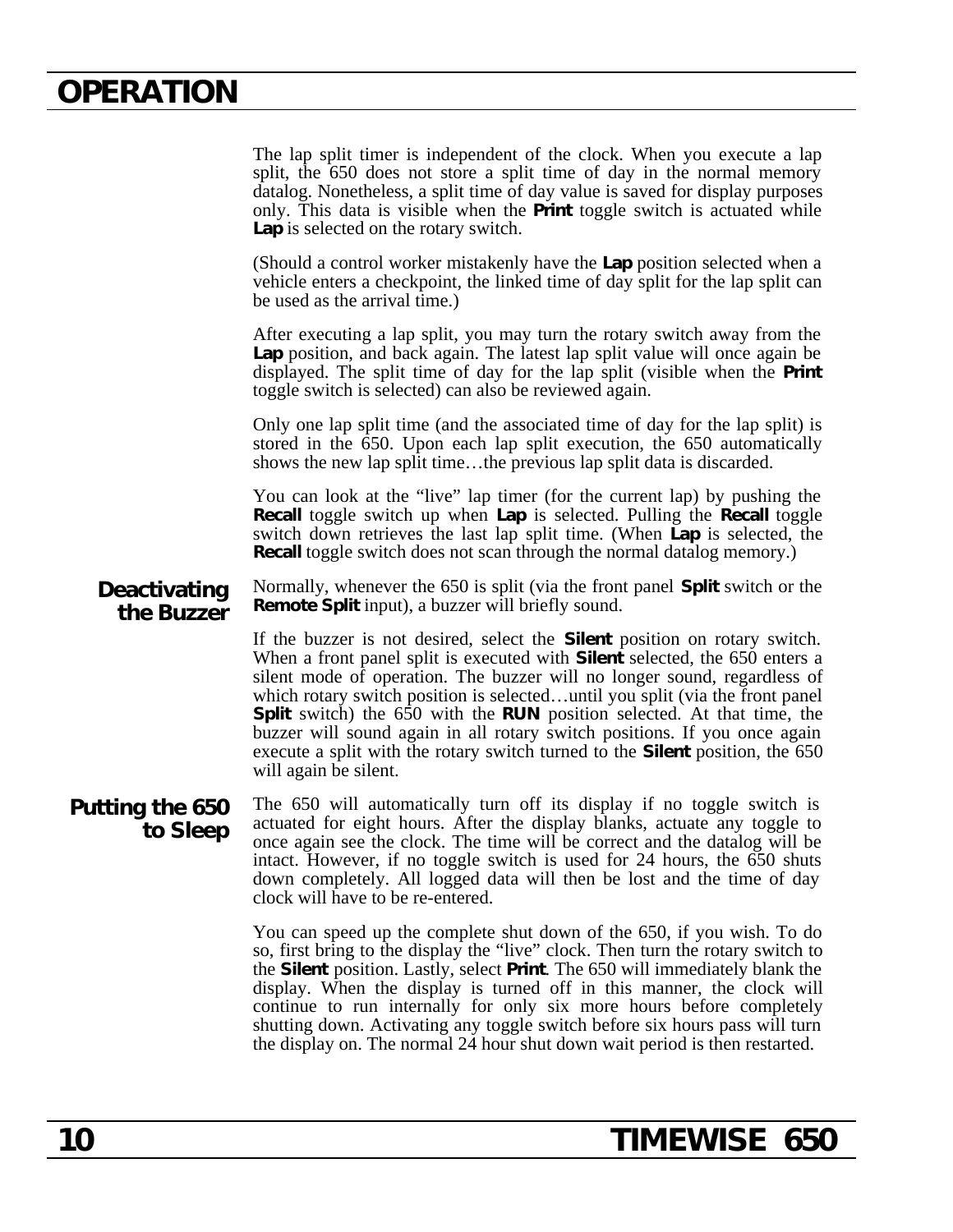### **Setting the Clock**

Setting the clock in the 650 is simple and direct. The procedure is, nonetheless, nearly impossible to execute accidentally, thus reducing the possibility that a control worker inadvertently alters the time of day.

Notice the clock "set" icons next to the **Recall** switch. These icons signify that, when setting the clock, the **Recall** switch will adjust the clock's digits forward or backward: pushing the **Recall** toggle upward advances the clock; pulling the toggle actuator down causes the clock to go backward.

To set the clock in the 650, start by turning the rotary switch to **RUN**. Then, at a noted time of day , actuate and hold the **Split** switch. While holding the **Split** toggle actuator down, turn the rotary switch to one of the clock setting positions: **Set Sec**, **Set Min**, or **Set Hour**. Then release the **Split** switch.

(The **Select Mode** and **Live/Sync** rotary switch positions are also clock setting positions. But for now, don't select them.)

Now, using the **Recall** switch, adjust the clock to the time of day at which you initially depressed the **Split** switch. Select among the **Set Sec**, **Set Min**, and **Set Hour** positions as needed. If you hold the **Recall** actuator in either position, the selected unit will change repeatedly.

After setting the clock, turn the rotary switch to **RUN** (or at least as far as the **Auto Print** position) to exit the clock setting mode.

To restate, here's the step by step method for setting the clock:

- **1**. Turn the rotary switch to **RUN**.
- **2**. Noting the time of day, actuate (and hold) **Split**.
- **3**. Turn the rotary switch to **Set Sec**, **Set Min**, or **Set Hour**.
- **4.** Release the **Split** switch.
- **5**. Use the **Recall** switch to set the clock to the time noted in step **2**. Select among **Set Sec**, **Set Min**, and **Set Hour** positions as required.
- **6**. When finished, return the rotary switch to **RUN**.

The current time of day will now be displayed. If your reaction time was slow when you initially depressed the **Split** switch, the clock may be off by a count. If so, re-enter the clock set mode and correct the clock as needed.

(As a convenience, when setting the clock, the up and down positions of the **Split/Print** switch may also be used to set the clock. Normal functionality of the **Split/Print** switch is disabled once the clock setting mode is active.)

You may take as much time as needed while setting the clock. This is because the 650 adjusts the internal live clock by the same amount that you adjust the displayed split value. Upon exiting the clock set mode, the live clock will have been adjusted by the correct amount, regardless of how long you spent executing the procedure.

### **IMPORTANT!** Setting the time of day clears all logged data in the 650 memory.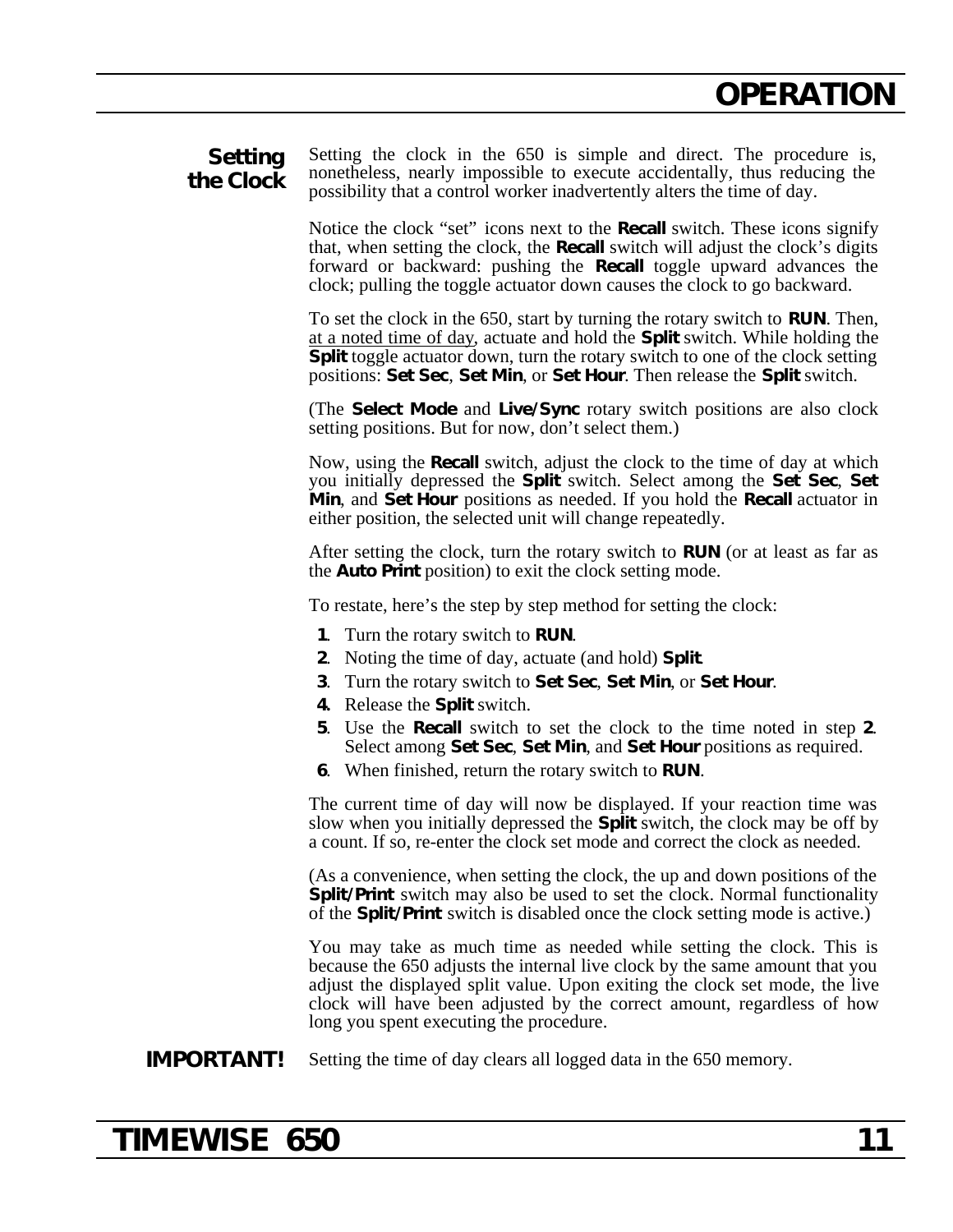### **Changing the Clock Counting Mode**

The clock may be run in either "seconds" (11:59:59); or "hundredths of minutes" (11:59.99). Notice the decimal point instead of a colon after the minutes when operating in the "hundredths of minutes" mode.

To change between "seconds" and "hundredths of minutes", enter the clock setting mode as previously above, this time choosing **Select Mode** on the rotary switch. Then actuate the **Recall** switch. Each time you do so, the 650 will toggle between the two counting modes. You may alternate between the two modes as often as you wish.

After changing the clock counting mode, turn the rotary switch to **RUN** (or at least as far as the **Auto Print** position) to exit the clock setting mode.

One benefit from being able to change the counting mode of the clock is evident when setting the clock at the beginning of the rally. You can use the "seconds" mode while aligning to WWV or another broadcasted time standard; then switch to "hundredths" to run the rally.

**Note:** You can alternate between clock counting modes without clearing the log memory. This is possible if you enter the clock setting mode, only change between "seconds" and "hundredths", and then leave the clock setting mode. You may, therefore, collect several split times while in "seconds" and read them back in "hundredths", providing you don't actually change the time of day.

### **Synchronizing the Clock**

Setting the clock does not alter the beat of the clock. That is, the "ticking" pulse of the clock is not changed. If the beat of the clock is "out of sync" with the official time standard, you should also synchronize the 650 to the time standard.

To do so, enter the clock setting procedure again, this time selecting the **Live/Sync** rotary position. When you select this clock setting function, the clock will be live again. Now use the **Recall** switch to make the clock run slightly fast (move the toggle actuator handle up), or slow (move the toggle handle down). When the clock is beating in synchronism with the time standard, release the switch. Repeat as necessary.

After you are satisfied that the clock is synchronized to the time standard, double check the "seconds" digit of the clock against the time standard. While synchronizing, you may have sped the clock up or slowed it down by a full count. Should you need to correct the "seconds", turn the rotary switch to the **Set Hour** clock setting position. At the moment you de-select the **Live/Sync** position, the clock will be split again (at the time that was being displayed as you de-selected **Live/Sync**). If necessary, correct the seconds after turning the rotary switch to the **Set Sec** position.

After synchronizing the clock, turn the rotary switch to **RUN** (or at least as far as the **Auto Print** position) to exit the clock setting mode.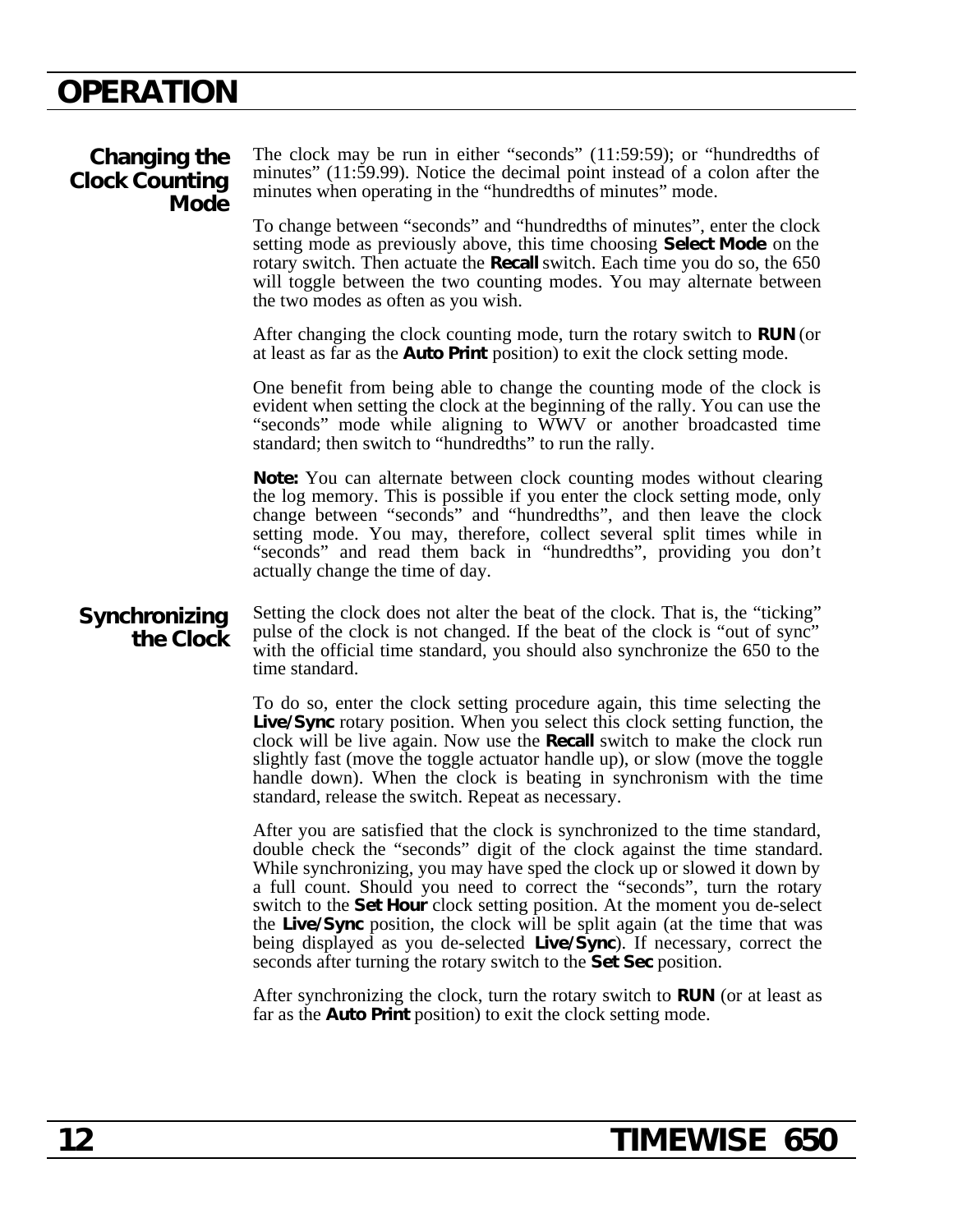### **Automatic Master/Slave Synchronizing**

A Timewise 650 can automatically set the time in another 650 using a master/slave communication protocol built into the instruments. That is, a 650 previously aligned to the official time, can insert that time into another 650. The automatic synchronizing procedure takes about two seconds and may be performed at any time.

To execute the synchronizing procedure, you will need a synchronizing cable to interconnect two 650's. A standard stereo audio cable is used for this purpose. Such a cable is readily available from Radio Shack as part number 42-2387. This 6-foot stereo audio cable (two wire plus shield) has the required  $1/8<sup>th</sup>$  inch stereo miniature phone plugs at each end. (You may, of course, fashion your own synchronizing cable using  $1/8<sup>th</sup>$  inch stereo plugs and three wire cable. To do so, just connect the three contacts of the plugs straight through. Keep the cable shorter than 7 ft.)

To synchronize two 650s, turn the rotary switch on the master 650 (the unit with the official time) to **RUN**, and the rotary switch on the slave to **Live/Sync**. Then plug the synchronizing cable into each unit's **Remote Split** input jack. Finally, actuate **Recall** (up or down) on the slave. The display on the slave will go blank after a moment. When the display comes back on, the slave 650 will be set to the exact time as the master 650. The counting mode of the master ("seconds" or "hundredths of minutes") will also be set in the slave.

You'll note that as you insert the synchronizing cable into each unit's **Remote Split** input, the contacts in the socket may temporarily short together, causing either or both 650 to split. This will not interfere with the synchronizing procedure. You can, if you wish, "unsplit" the master before synchronizing. Removing the cable also usually splits the clocks.

Take care not to shuffle the master and slave. You don't want to set the time in the master to that of the slave!

This automatic clock synchronization procedure also works in conjunction with the earlier Timewise 610 Multi-Split Checkpoint Clock. Either the 610 or the 650 may be a master or slave. The 650 can also be the master source of time for Timewise 547B and 798A rally computers.

#### **Clearing the Datalog** As mentioned, the datalog memory is cleared of all split times whenever the clock is set. This is done so that there is never a question as to the validity of the split times in the memory.

The datalog memory can also be cleared without setting the clock. To do so, simultaneously select both the **Print** toggle position and the **Recall** toggle switch "down" position. All logged data will be discarded.

### **Re-initializing the LCD Display**

When you clear the datalog, the LCD display driver is also re-initialized. If the LCD display does not work correctly when the 650 exits the sleep mode, clearing the datalog will fix the display.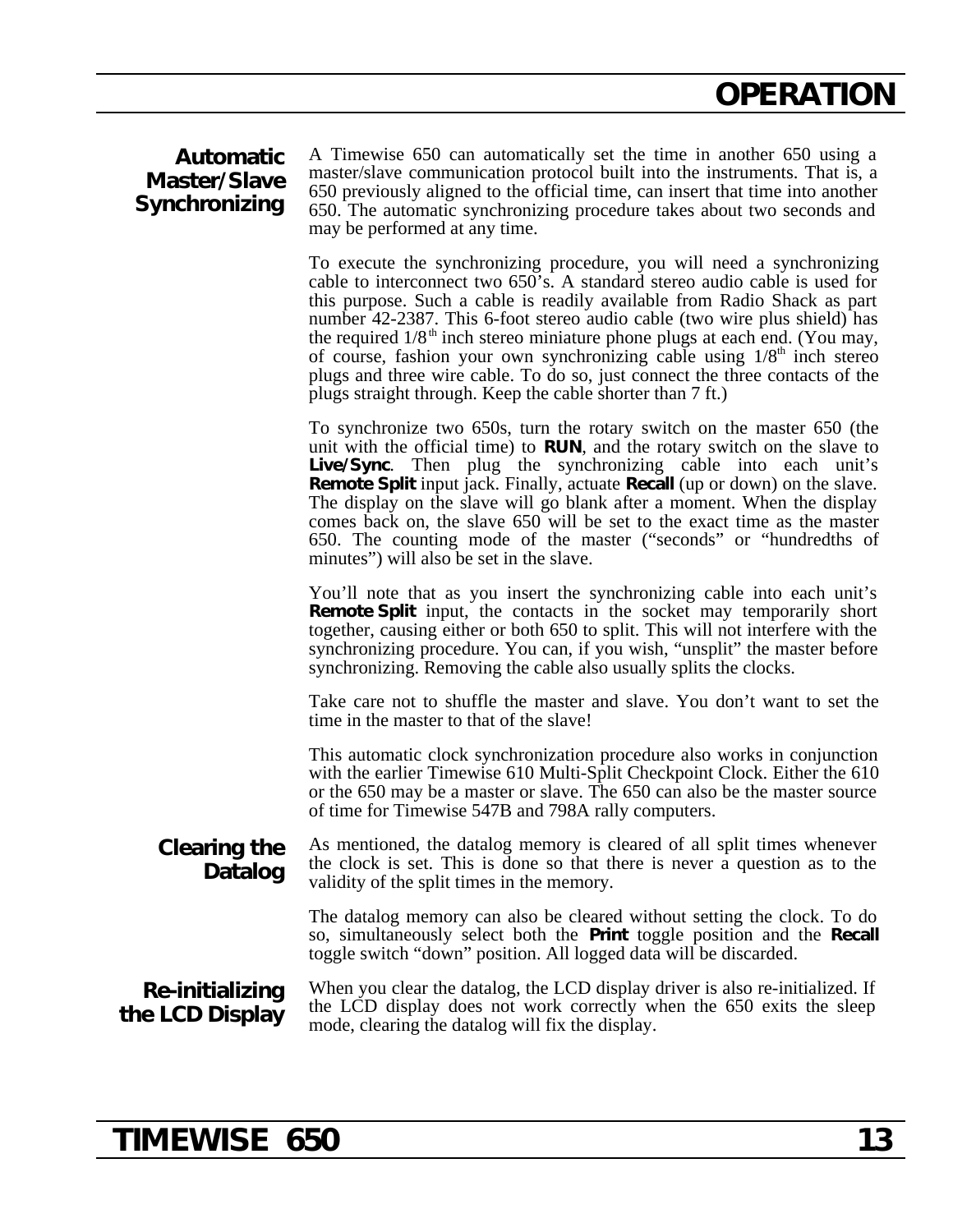### **Identifying Recalled Split Data**

When the **Print** toggle is actuated, the display will show two numbers. Use these numbers to help ascertain the order of the data in the 650's memory.

The number on the left indicates the number of split actions that the currently viewed data is removed from (or "away from") the live clock. It tells you, in a sense, how many "splits ago" the data was collected. Use this number to find the split time "for the car that arrived at the checkpoint three splits ago." The "splits ago" number can range from 0 to 50. (Remember: The 650 can hold a maximum of 50 splits in memory.)

The number on the right is the sequence number of the split [since the log was cleared]. Read the value as an ordinal number (e.g., first, second, third, etc.). Use this value to identify, for example, "the split time for the fifteenth car that entered the control." The sequence number ranges from 1 to 999.



The "splits ago" and "sequence" numbers will be continuously shown while **Print** is actuated. The numbers are also briefly shown whenever the **Recall** toggle switch is actuated. If you hold the **Recall** switch in place, the 650 cycles through the datalog memory, incrementing and decrementing the "splits ago" and "sequence" numbers appropriately.

Here are some examples that help explain the meaning of these numbers.

Let's assume that the 650 is showing the live clock, and that the datalog memory has been cleared of all split times. The following information will be shown when **Print** is selected. (If you want to follow along with your 650, start by clearing the datalog as previously described.)



The clock is live, so the "splits ago" number is "**0**". The "sequence" number is blank because you are not looking at split data.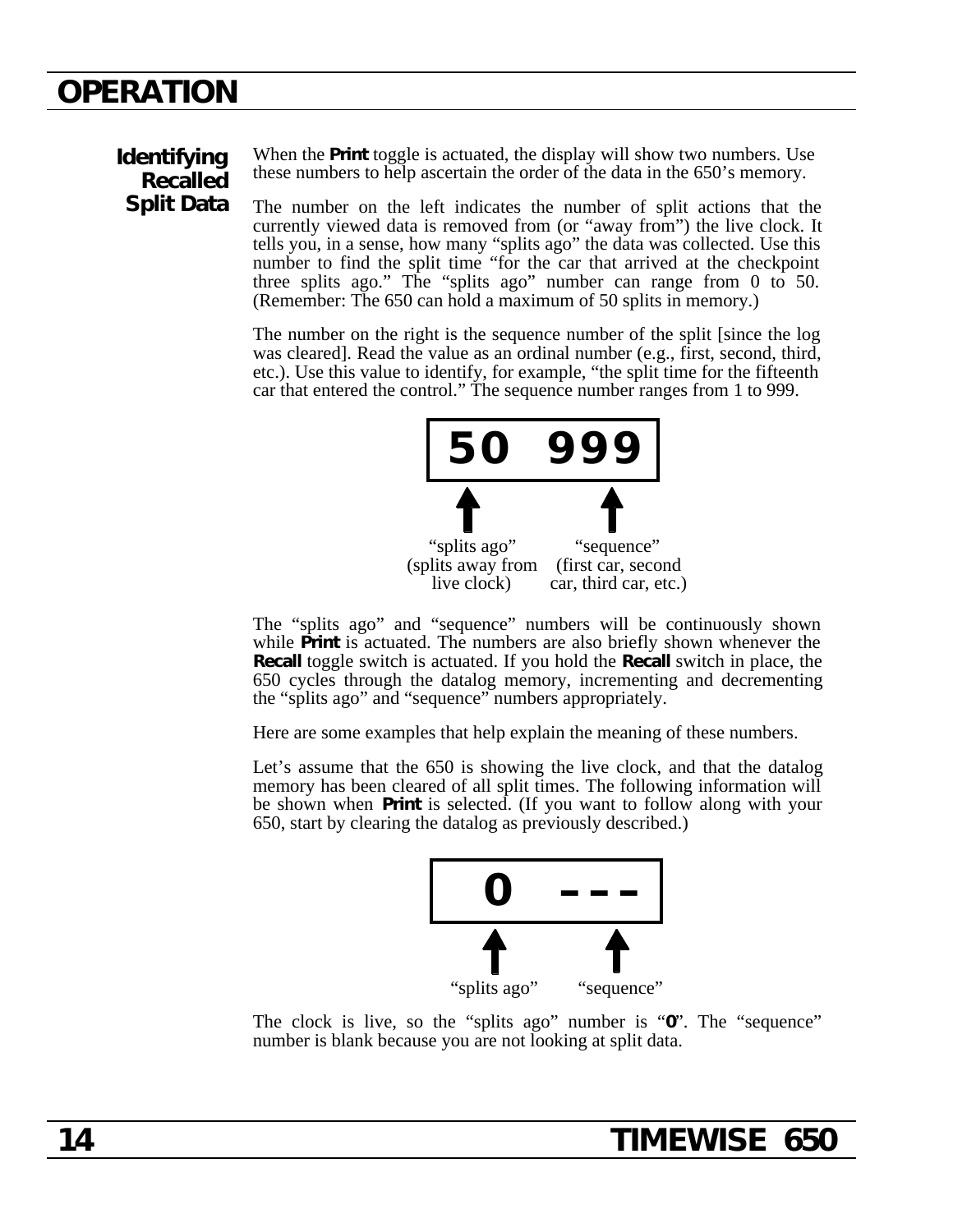Now execute a split, simulating the arrival of the first vehicle. Then select **Print**. The display will show:



The "splits ago" value is now "**1**" because that is how far the data is removed from the live clock. The sequence is also "**1**" because the data is for the first car.

Now split again (before recalling the live clock), simulating the arrival of the second car. Actuate the **Print** toggle function and you will see:



The "splits ago" count has increased to "**2**". The data was collected "two splits ago". The sequence number remains at "**1**" because the split data being viewed is still the log entry sequence number for the first car.

Read the display as, "The data was collected two splits ago, and it was for the first car."

After ten more splits (assuming you haven't activated the **Recall** switch this checkpoint is really busy!), the display will show (when **Print** is actuated):



The "splits ago" is now "**12**". The data being viewed (for the first car) is now twelve splits removed from the live clock. The split sequence remains at "**1**" because that is still (and will forever remain) the log sequence number for the first car.

Read the display as, "The data was collected twelve splits ago, and it was for the first car."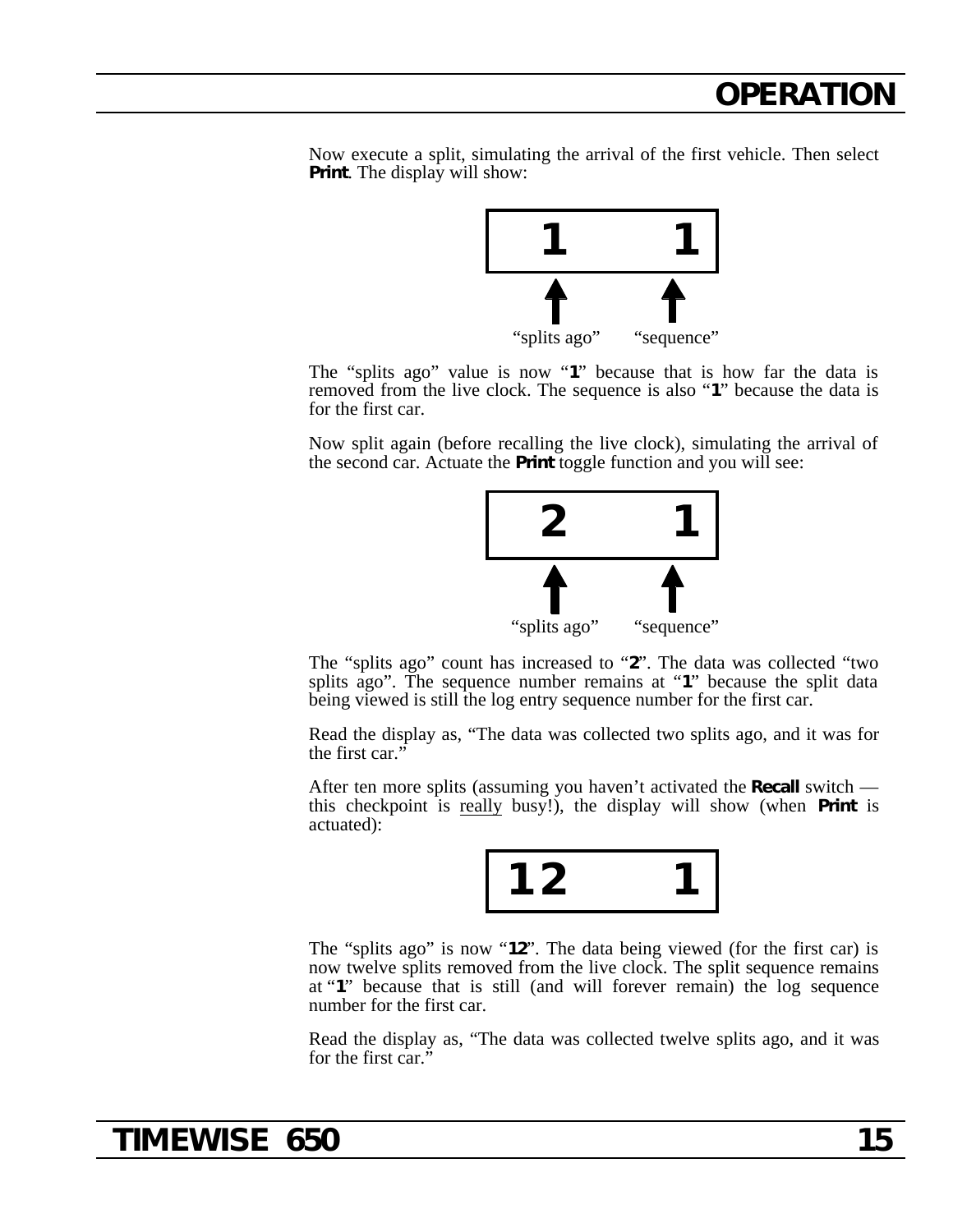Let's assume you now have time to recall the split data from the other vehicles. Actuate the **Recall** toggle switch "up" once, select **Print**, and you'll see:



Read the display as, "The data was collected eleven splits ago, and it was for the second car."

You are looking at the split executed for the second car, and that split occurred eleven splits ago.

(As you probably observed, the "splits ago" and "sequence" numbers were momentarily displayed, for about a half second, when you actuated **Recall**.)

Now proceed to recall the data from subsequent vehicles. When you reach the data for the most recent vehicle, actuate **Print** to show:



The "splits ago" is now "**1**". The data was collected one split ago, and it was for the twelfth car.

(Note that whenever the "splits ago" is a "**1**", you are viewing data for the last car that entered the checkpoint. You will be only one split removed from the live clock.)

Now assume another car arrives before you recall the live clock. You execute a split, then actuate **Print**. The display shows:



The "splits ago" count has become a "**2**", because a new split time was entered into the datalog. You are, however, still looking at the data for the twelfth vehicle. The split "sequence" remains at "**12**"

Thus, the currently viewed data was collected two splits ago, and it was for the twelfth car.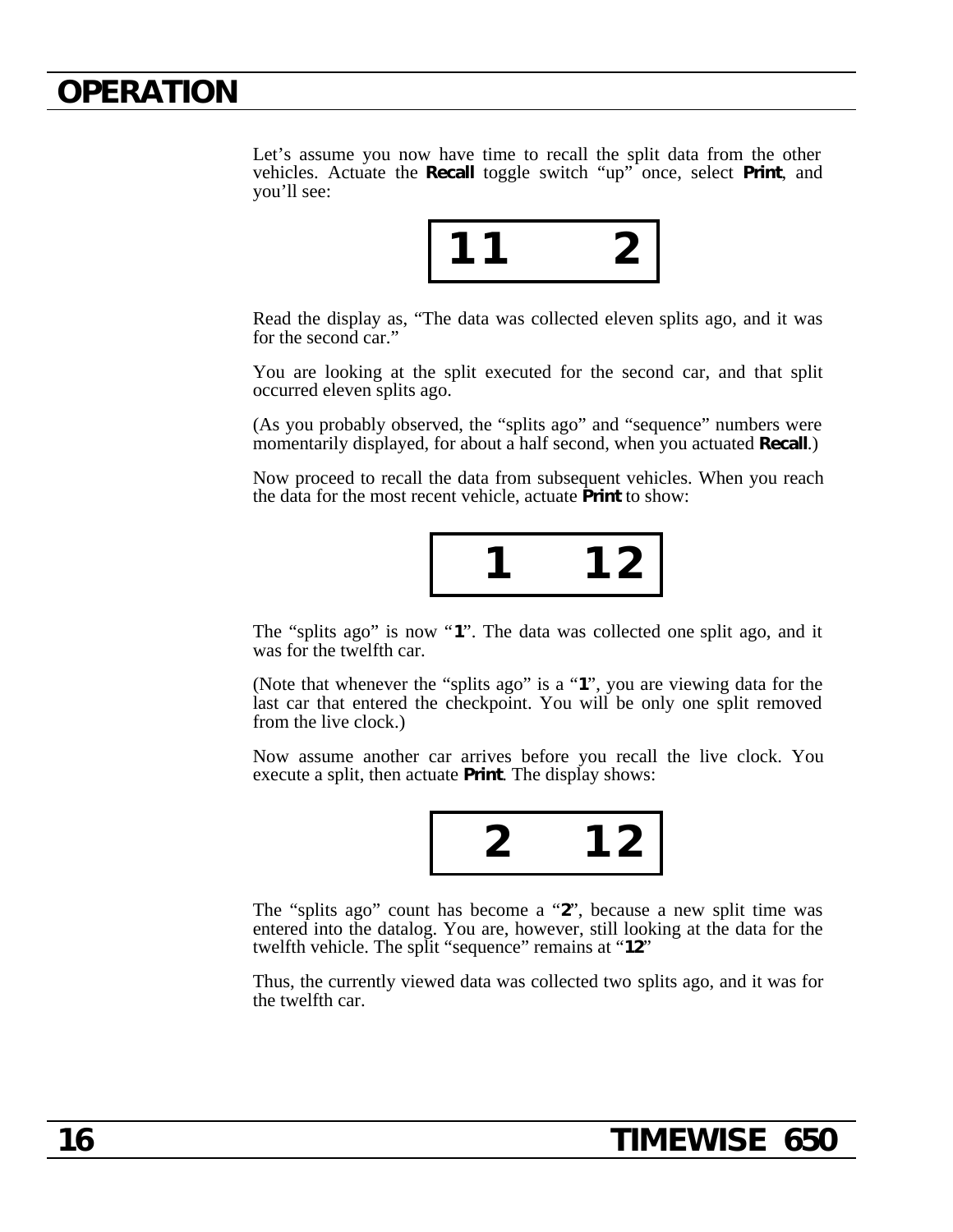Push **Recall** up once to recall the split time for the thirteenth car. Selecting **Print** will show:



You are once again one split removed from the live clock The data is now from the thirteenth car.

Actuate **Recall** up one more time, select **Print**, and the display shows:



The "splits ago" is "**0**" once again because you're looking at the live clock. The split sequence is blank because you are not looking at split data..

At this point, the rallymaster arrives and wants to see the in-time for the second most recent vehicle. Actuate **Recall** down twice, and you will see the split time for the vehicle that arrived two splits ago. When **Print** is selected, the display shows:



The viewed data was collected two splits ago, and it was for the twelfth car.

If you repeatedly actuate **Recall** down (or just hold the switch down) the "splits ago" and "sequence" will increment and decrement, respectively, until you reach the data for the first car that entered the checkpoint:



The "split ago" count is "**13**". You are looking at data that was collected thirteen splits ago, and it was for the first vehicle.

Push **Recall** up as needed to return to the live clock:



### **TIMEWISE 650 17**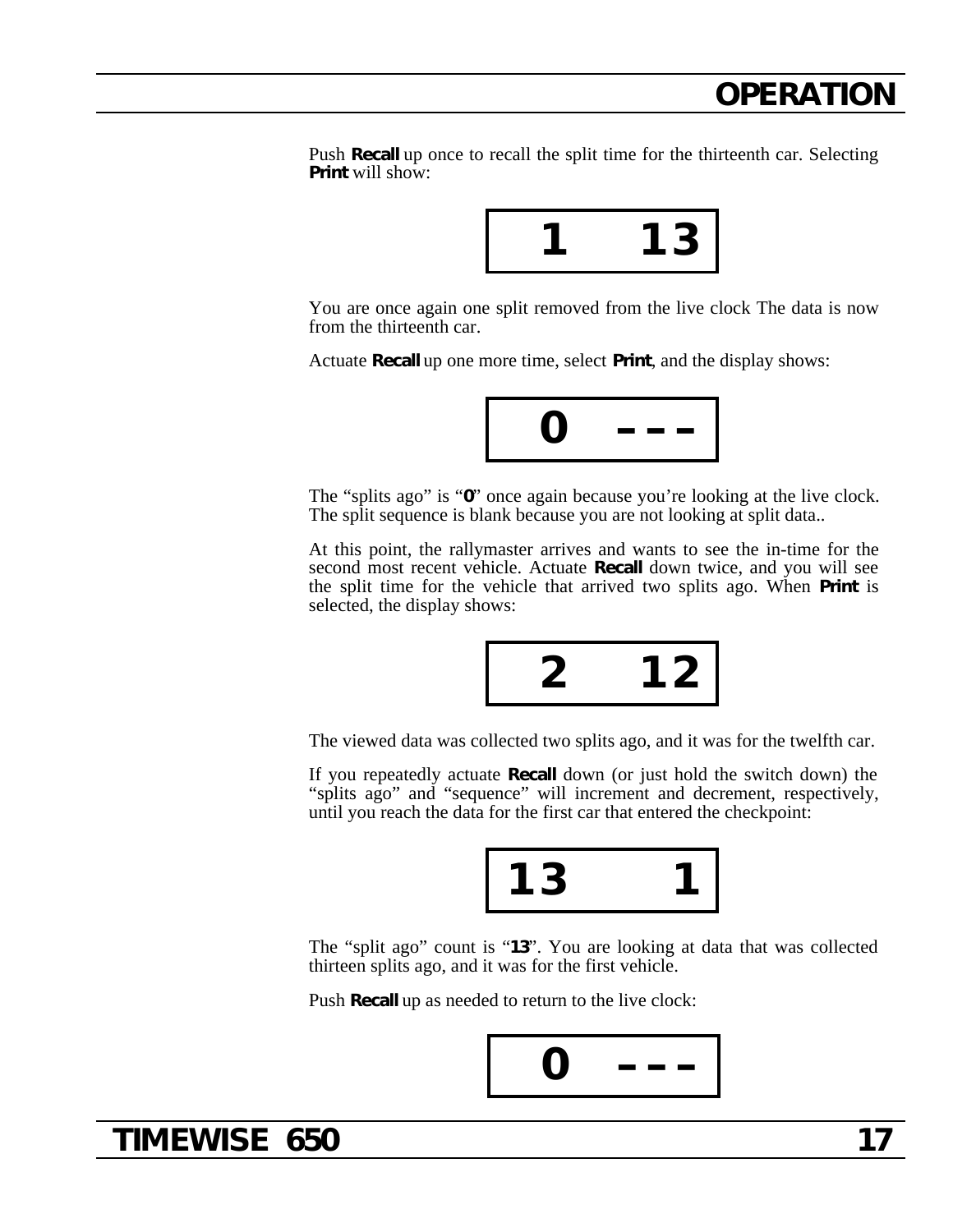As time goes on, more vehicles arrive at the checkpoint. As each vehicle crosses the in-line, you note each split time and immediately recall the live clock. If you actuate **Print** after each recall, the display will show the "live clock info" every time:



When the 73<sup>th</sup> car enters the control, you split as before, but actuate **Print** before recalling the live clock. The display will show:

$$
\boxed{1\quad 73}
$$

You are looking at data collected one split ago, and it was for the seventythird car that entered the checkpoint.

Now, remember that the 650 retains in its memory the data for the 50 most recent splits.

Consequently, if you repeatedly actuate the **Recall** toggle switch "down", to review older and older data, you will eventually reach the oldest split data in memory – the data from 50 splits ago. At this point, the **Recall** down action has no older data to recall. Selecting **Print** will show the following:

$$
\boxed{50 \quad 24}
$$

The split data you are viewing (the oldest data in memory) was collected fifty splits ago, and it was for the twenty-fourth car.

You can no longer recall older split data  $-$  i.e., data from the first through the twenty-third vehicles — as that data has been purged from memory. The 650 retains data only as far back as 50 splits ago.

Should the checkpoint now close, the split data from the twenty-fourth through the seventy-third vehicles (the last 50 vehicles that entered the checkpoint) will be retained in memory.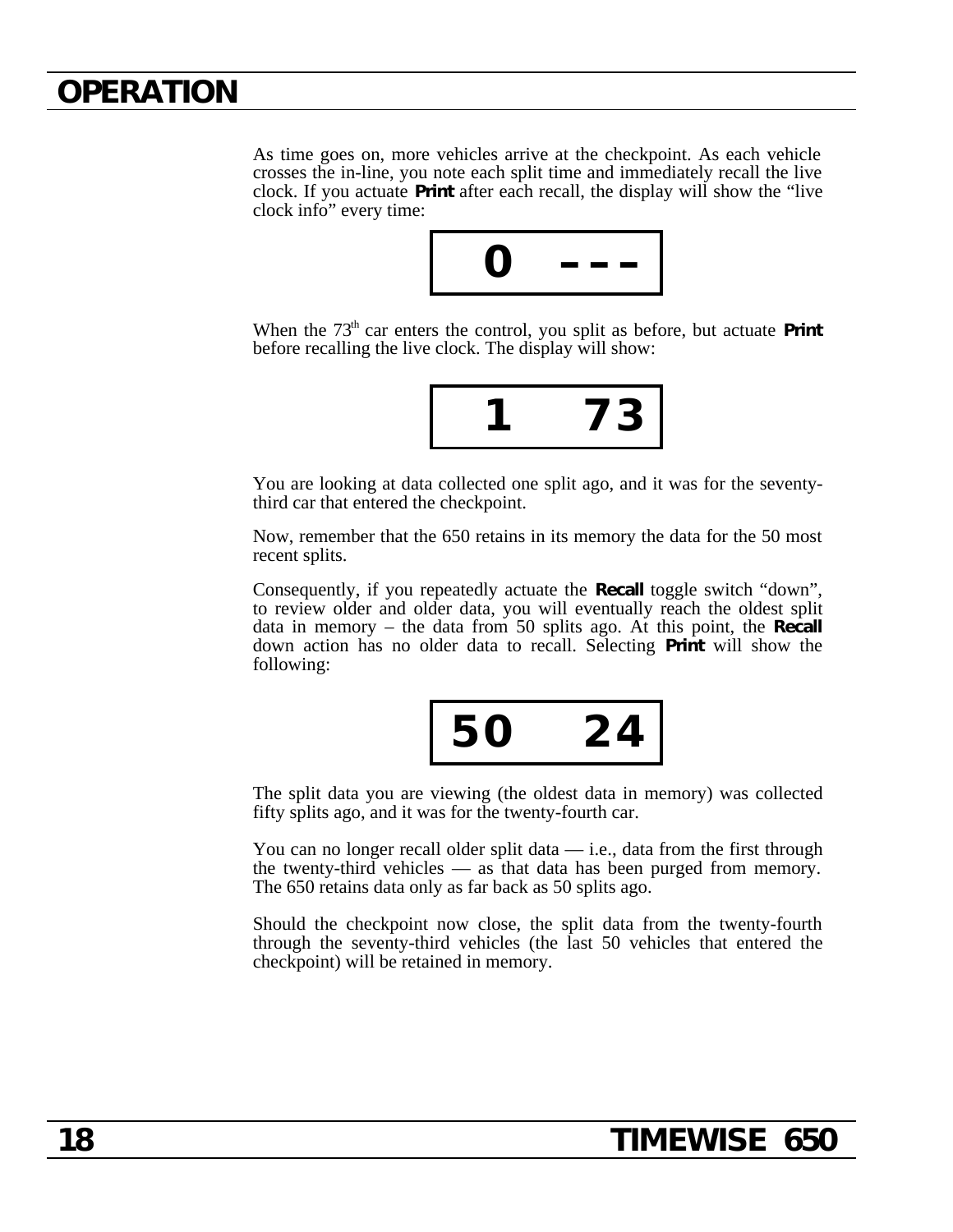| Lighting the<br><b>Display</b>      | The LCD display on the 650 may be illuminated with a soft, yellow-green<br>"backlight" by depressing the small pushbutton located between the toggle<br>switches. The LCD lighting is only visible in low ambient light conditions.<br>The light remains on only as long as you depress the pushbutton.                                                                                                                                                                                                                                                                                                             |  |
|-------------------------------------|---------------------------------------------------------------------------------------------------------------------------------------------------------------------------------------------------------------------------------------------------------------------------------------------------------------------------------------------------------------------------------------------------------------------------------------------------------------------------------------------------------------------------------------------------------------------------------------------------------------------|--|
|                                     | As an option, the 650 can be outfitted with hardware that allows continuous<br>LCD backlighting. The option requires an external 9 volt DC power source<br>to power the light. When the option is present, there will be an input power<br>receptacle accessible on the right side of the 650. The receptacle mates to a<br>"coaxial DC power plug". The input receptacle requires a plug that is<br>5.0mm diameter on the outside, and has a 2.1mm diameter hole.                                                                                                                                                  |  |
|                                     | A suitable 9 volt DC power source is available from Radio Shack. Their<br>part number 270-1562 is a DC voltage converter that plugs into a cigarette<br>lighter. This power converter comes with a selection of coaxial plugs, one<br>of which fits the receptacle on the side of the 650. Install the plug so that<br>the center contact (i.e., the tip) is the " $+$ " polarity of the voltage.                                                                                                                                                                                                                   |  |
|                                     | WARNING! DO NOT use the 12 volt output setting on the voltage<br><b>converter.</b> The voltage provided in that setting is not a regulated 12 volts.<br>Instead, the converter simply passes the unregulated vehicle voltage to the<br>output. Since the vehicle's alternator circuitry produces about 13.8 volts<br>while charging the battery, the converter will output 13.8 volts when the car<br>is running. Note, too, that a fully charged battery will actually provide<br>about 13.2 volts. Damage to the 650 will occur when more than 12<br>volts is continuously applied to the backlighting circuitry. |  |
| Conserving the<br><b>Batteries</b>  | As mentioned earlier, the 650 will automatically turn off its display if no<br>toggle switch is used for eight hours. After the display blanks, actuate any<br>toggle to make the clock visible once again. The time will be correct.                                                                                                                                                                                                                                                                                                                                                                               |  |
|                                     | If no toggle switch is used for 24 hours, the 650 shuts down completely.                                                                                                                                                                                                                                                                                                                                                                                                                                                                                                                                            |  |
|                                     | You can hasten the complete shut down of the 650, if you wish. To do so,<br>select the Silent rotary switch position, make the clock live, and then<br>actuate Print. The 650 will immediately blank the display. When the<br>display is turned off in this manner, the clock will run for only six more<br>hours before completely shutting down. Activating Print, again, (or any<br>other toggle position) before the six hours pass will turn the back display<br>on. The normal 24 hour shut down wait period is then restarted.                                                                               |  |
| <b>NOTE:</b>                        | By leaving the rotary switch in the <b>Silent</b> position, the 650 consumes less<br>energy (about 15 µ amps less current) while it is shut down. This can extend<br>battery life an additional 2 months during storage.                                                                                                                                                                                                                                                                                                                                                                                            |  |
| <b>NOTE:</b>                        | Also, note that for every three seconds the LCD backlighting pushbutton is<br>depressed, the batteries are drained the equivalent of one hour or more of                                                                                                                                                                                                                                                                                                                                                                                                                                                            |  |
| $\parallel$ IIII) $\parallel$ IIII) | normal operation. If you use the backlighting a lot, the batteries will have<br>to be replaced more often. If you cannot see the LCD backlighting in the<br>dark, it is time to replace the batteries. (The 650 will run about 10 days on<br>batteries that can no longer power the LCD backlighting.)                                                                                                                                                                                                                                                                                                              |  |

# **TIMEWISE 650 19**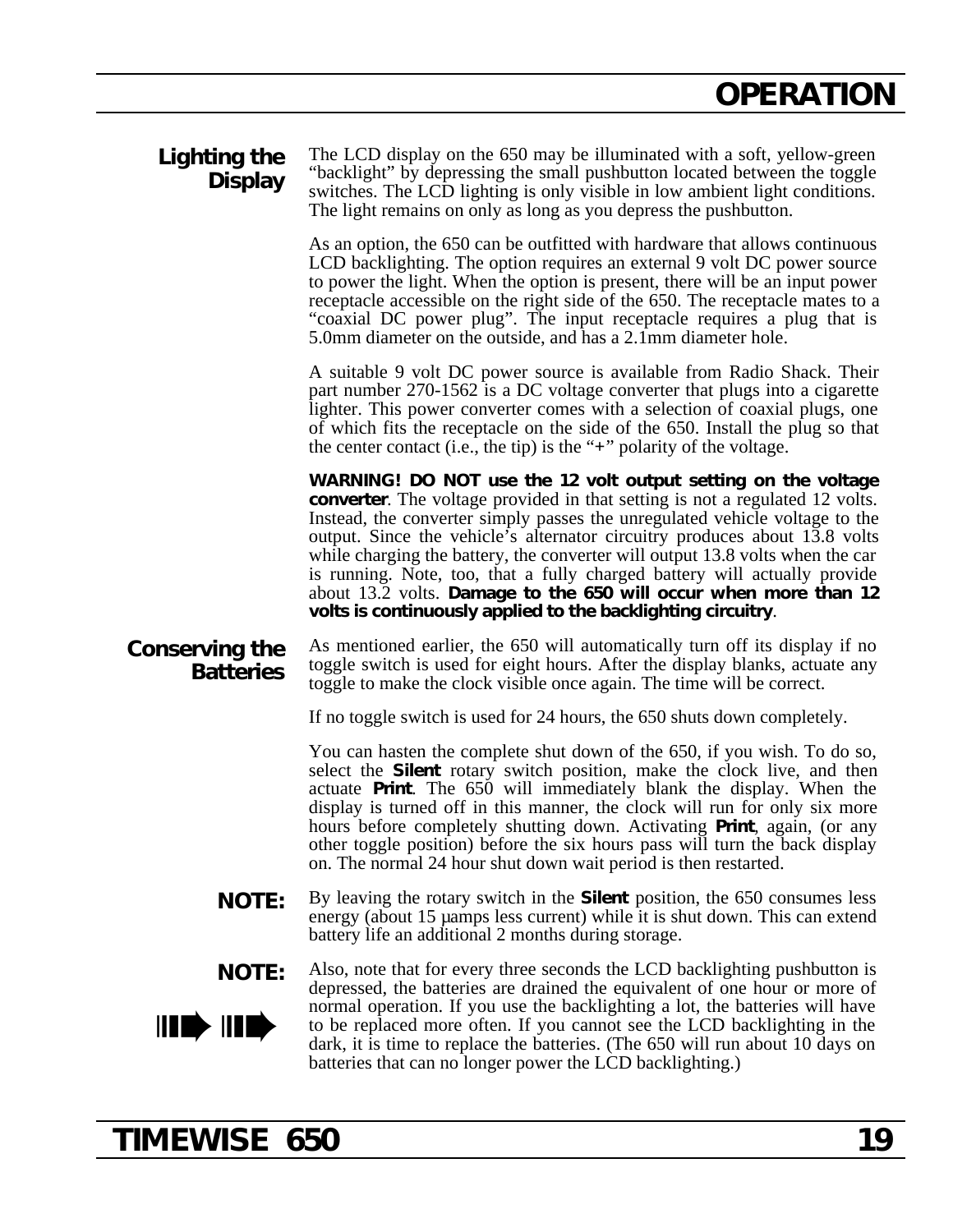#### **The Remote Split Input** The **Remote Split** input provides a means of splitting the 650 via an external switch closure. The remote split connector accepts an  $1/8<sup>th</sup>$  inch miniature stereo phone plug. Contact assignments for the connector are:

Shaft— Ground; connected to the negative side of the 6 volt supply.

- $Ring$  Remote split input; held high (to 5.3 volts) with a 3K pullup resistor and connected to a CMOS input via a 1K series resistor. The input must be brought to 0.5 volt or less for a remote split to be sensed and returned to 5 volts to reset the sensing circuitry. After receiving a remote split, the 650 waits at least 0.6 second before another split can be sensed.
- $Tip$  Clock synchronization data in/out; held high (to 5.3 volts) with a 100K pull-up resistor and connected to a CMOS gate via a 1K series resistor. Synchronization data is series resistor. Synchronization data is transmitted once each second when **RUN** is selected; data is accepted when **Live/Sync** is selected and **Recall** is actuated.

### **Do not apply any voltage to any of the contacts!**

To activate the **Remote Split** function, all you need to do is make an electrical connection between the ring and shaft contacts of the input connector. Here's what you need to build an appropriate plug/cable/switch assembly. Radio Shack is a good source for all these items:

- **1**. Miniature stereo phone plug (three contact;  $1/8<sup>th</sup>$  inch diameter)
- **2**. Two conductor cable (shielded cable is fine, but not required)
- **3**. A single pole, normally open switch.
- **4**. The correct tools and materials for cutting, stripping, and soldering wires to the switch and plug.

The cable assembly is easy to make: At one end of the cable, solder one conductor each to the "ring" and "shaft" contacts of the miniature phone plug. (The ring is the middle contact visible on the plug; the shaft is the contact nearest the handle.) At the other end of the cable, solder one conductor to each of the switch contacts. (With shielded cable, solder the shield drain wire to the shaft contact on the plug.)

(Note that the "tip" contact in the socket is the data pathway for the automatic clock synchronizing procedure. Don't connect the external remote switch to that contact.)

Once assembled, plug the cable into the **Remote Split** input on the 650. Each time the switch contacts close, the 650 will be split.

**CAUTION!** Do not discharge static electricity into the **Remote Split** input. A static discharge into the input will damage the 650.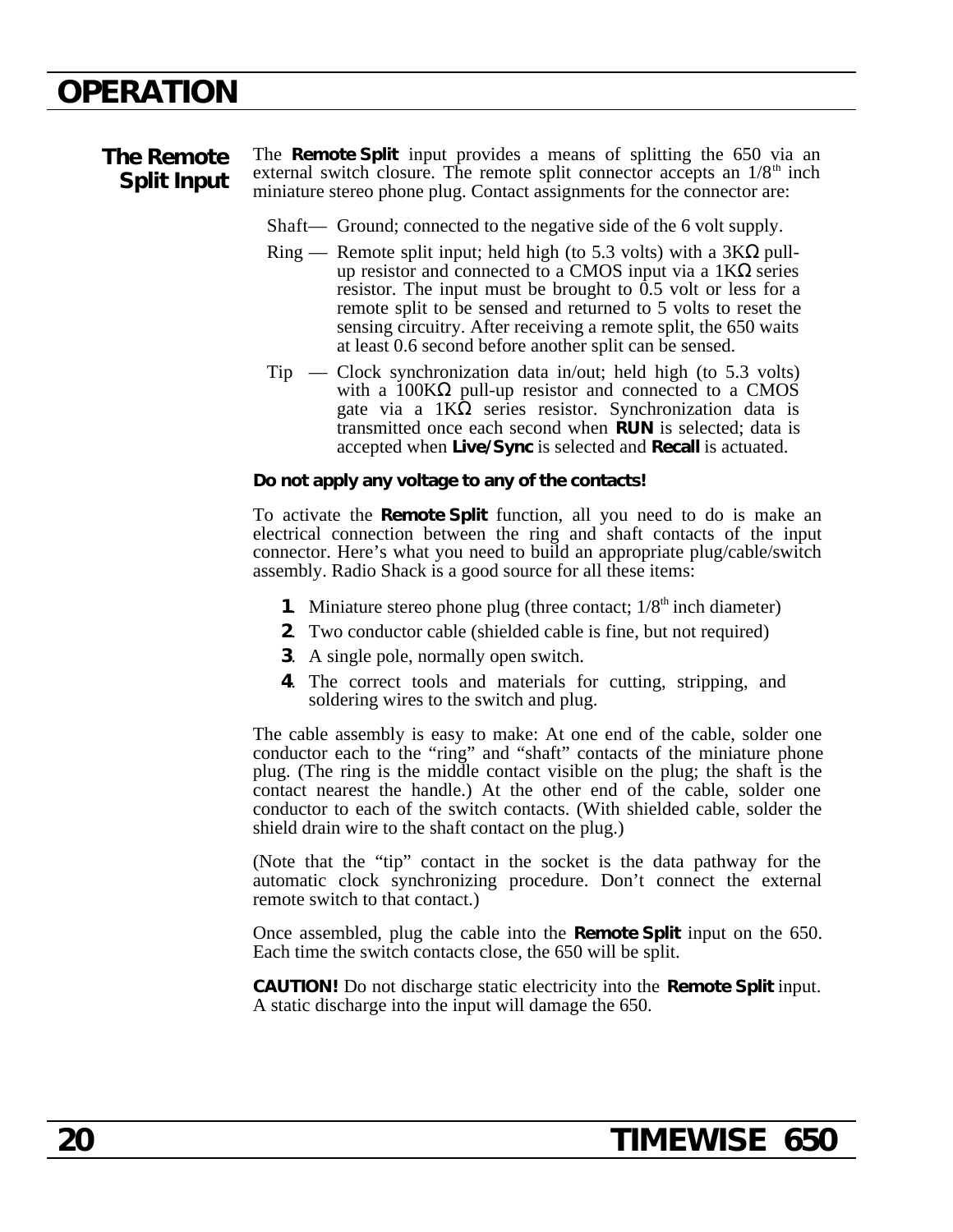### **MAINTENANCE & TROUBLESHOOTING**

# **MAINTENANCE & TROUBLESHOOTING**

**Firmware Version** To identify the operating firmware version that is in your 650, select **RUN** on the rotary switch, actuate and hold **Split**, and turn the rotary switch to **Lap**. The display will alternately show the firmware version, and a value indicating a correction (with a "**PUSH**" or "**PULL**" direction) applied to the crystal used in your 650 to compensate for manufacturing tolerances.

**Replacing Batteries** The batteries in the Timewise 650 must be changed once every five months. Use four fresh "AA" *alkaline* batteries. The batteries are accessible by opening the 650. To do so, remove the Phillips head screws in the four corners. The case can then be pulled off, revealing the battery holder.

> Check the battery holder contacts for signs of corrosion and carefully clean as required. When re-installing the four Phillips head screws, take care not to cross-thread them in the case…and don't overtighten them!

#### **Preventing Problems** Be very careful when you open the 650 to replace the batteries. Some components within the instrument are very sensitive to static electricity. A static discharge to a solder trace on the printed circuit board can damage the instrument. You can damage the 650 with a static charge that is a thousand times weaker than the energy required to form a spark.

Don't fool yourself about your impunity to static electricity. While riding in a vehicle, a static charge is generated within the entire vehicle as the tires flex against the road. Such static charges are generally dissipated evenly throughout the vehicle and therefore do not cause a problem. However, most fabric used to cover seats can lead to a localized charge on your body. In such a case, just touching the knurled nut on the **Remote Split** input, or the metal wires of a cable connected to that input, can cause a problem.

*If you've experienced a problem with static electricity in your vehicle, Timewise suggests you treat the inside of your vehicle with a static dissipating chemical. Anti-static treatments, often in an aerosol or pump spray bottle, are available from stationary and computer stores.*

**Overheating** The Timewise 650 uses industrial grade components throughout its construction and is designed to operate in the broad temperature range generally experienced within a vehicle. Still, on hot summer days with little wind blowing, the temperatures reached in a parked closed vehicle can exceed 165˚ F. In that environment, the LCD will exceed its maximum operating temperature and may be permanently damaged.

> Therefore, please keep the 650 out of direct sunlight while stored in the still air of a closed vehicle during lunch breaks, rest stops, or whenever you leave your vehicle for substantial lengths of time. Also, don't store the instrument in the glovebox.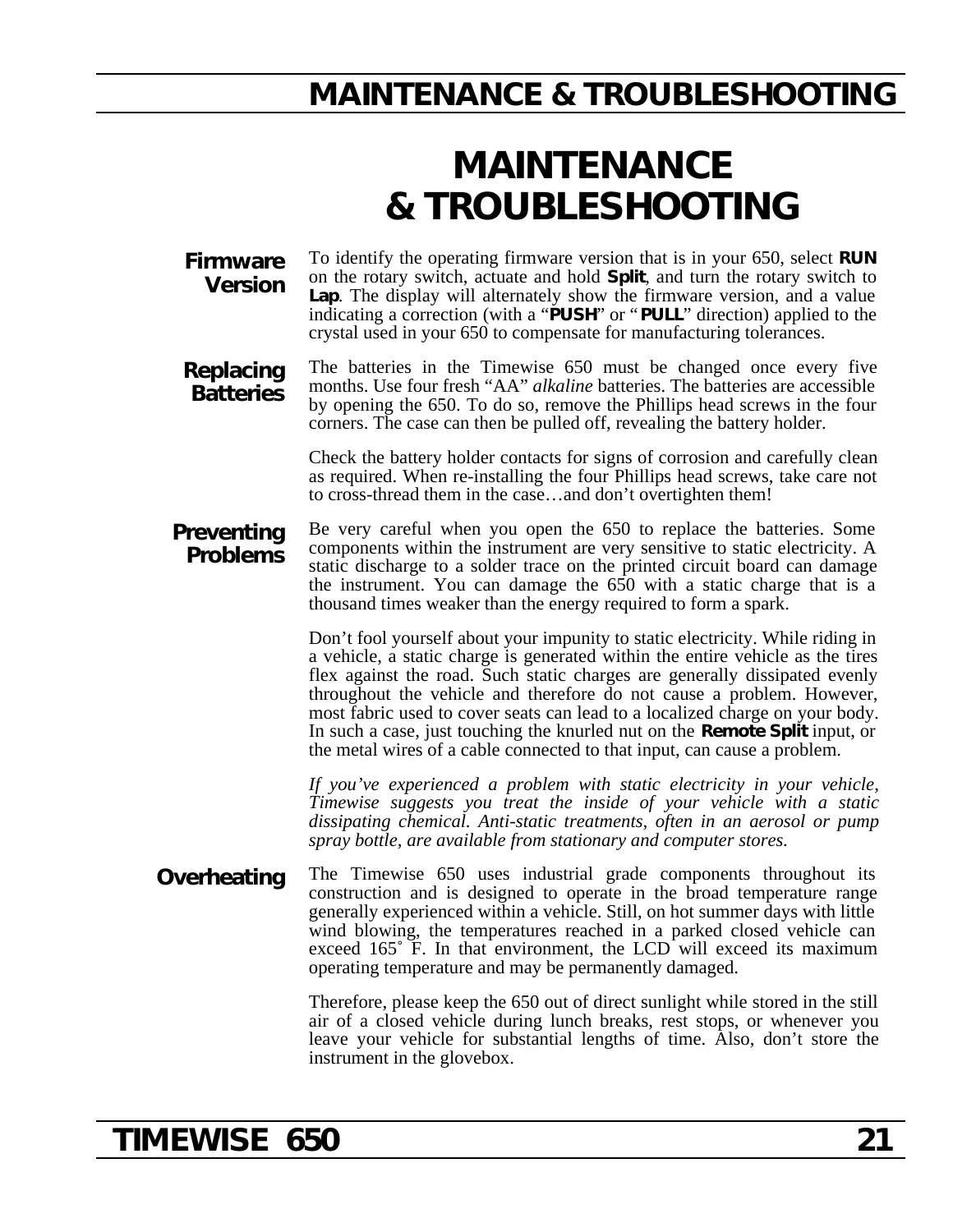### **MAINTENANCE & TROUBLESHOOTING**

**Electrical Troubleshooting**

If you experience problems with operation of the Timewise 650, here are several areas to investigate before concluding that the instrument is broken.

- ❏ Is the LCD off because you are in the power saving mode? Actuate any toggle switch to exit that mode.
- ❏ Are four "AA" batteries present in the battery holder?
- ❏ Are the batteries in good condition? Replace them every five months, regardless of whether or not the clock runs. Battery corrosion can damage the 650. All batteries eventually corrode. A corroded contact can cause an intermittent power disruption.
- ❏ Are the battery contacts clean? Are the battery holder contacts clean?
- ❏ Are the batteries inserted correctly? The holder indicates the correct orientation.
- ❏ Are newly inserted batteries fresh or are they just "unused"? Old batteries can cease to output a voltage, even though they may never have been used.
- **Cleaning the 650** Keep the 650 free of as much dirt and grime as possible. Although it is obviously impossible to prevent accumulation of dust and fingerprints, ordinary precautions can protect your 650 from excessive dirt.

Be careful when cleaning the front panel. Although the polycarbonate surface is protected from minor scratches by a protective coating, abrasive grit and certain cleaning chemicals will mar the panel. To clean the panel, use a mild plastic cleaning solution or a weak solution of dishwashing liquid and water. Do not use chemical solvents, ammonia glass cleaners, bathroom and kitchen cleansers, or any aromatic hydrocarbon based cleaner. Use a soft cloth and wipe accumulated dirt off carefully to prevent scratches.

Never spray a cleaner directly on the 650; rather, spray a cloth and then clean the panel with the damp cloth. If you spray a cleaner directly on the front panel, some of the liquid will enter the switches and cause internal corrosion and eventual failure of the switch mechanism.

### WARNING!

Chemicals used in insect repellents may damage the front panel on the 650. Do not let these chemicals come into contact with the panel, as you can ruin the appearance of the instrument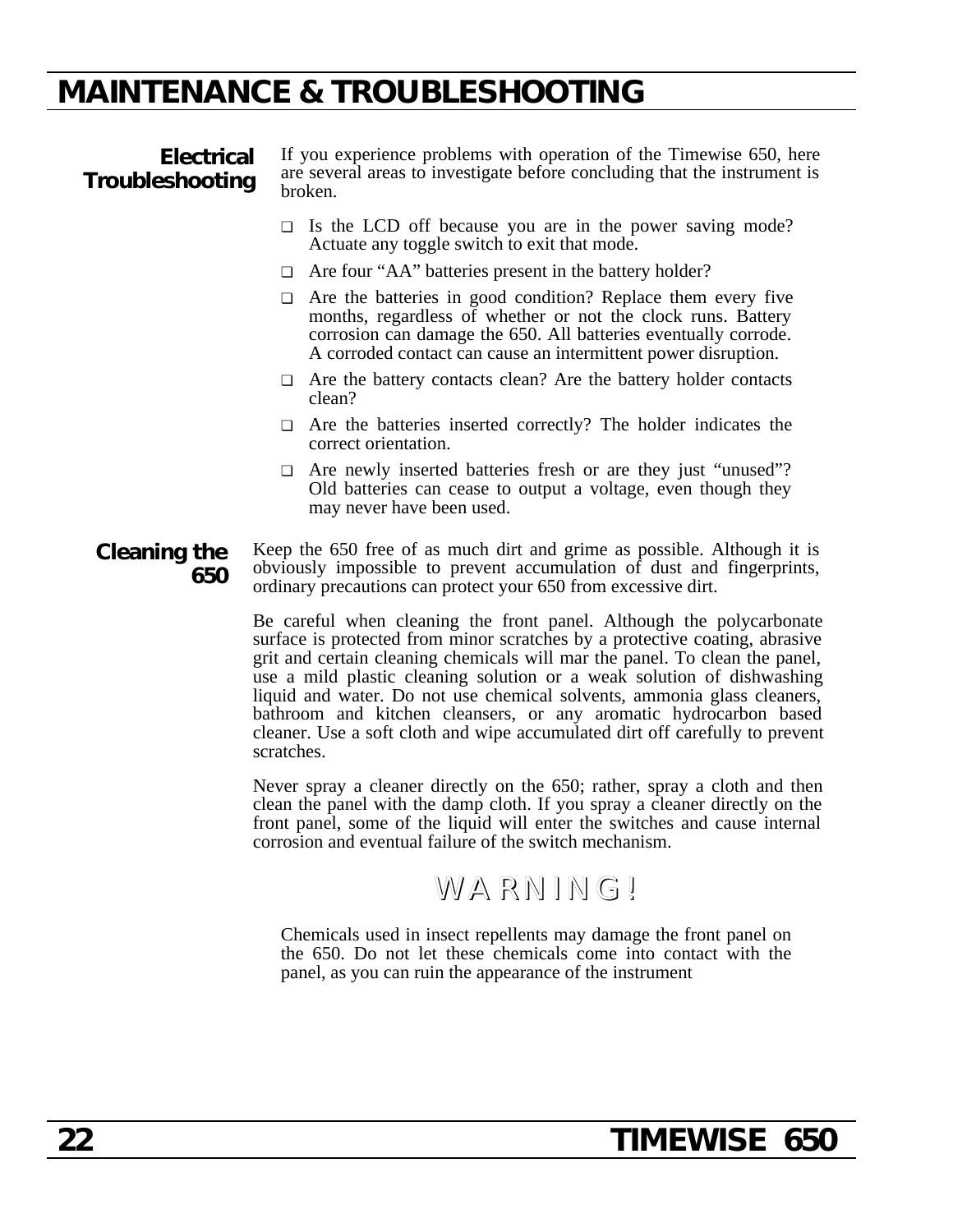### **MAINTENANCE & TROUBLESHOOTING**

### **Oscillator Adjustment**

The Timewise 650 uses a quartz crystal oscillator to accurately maintain the time. The oscillator has been corrected to provide a clock accurate to within  $\pm$  1 second after 24 hours.

After a period of time, the crystal and other parts of the circuit age. This is true for all oscillator circuits. The clock will then gain or lose time to a greater amount than the specified accuracy. The oscillator should then be re-adjusted. Although the procedure is simple, the equipment required to make the adjustment is quite specialized.

*Do not attempt to adjust the oscillator unless you have the appropriate test equipment and are experienced at calibrating electronic instrumentation.*

For those of you that qualify, here's the procedure to follow:

- **1.** Open the 650 by removing the Phillips head screws in the four corners. Pull off the case.
- **2.** Remove one of the "AA" batteries from the battery holder. This will disconnect all power from the instrument.
- **3.** Select the **Live/Sync** rotary switch position.
- **4.** While pushing the **Recall** toggle switch "up", re-insert the battery. Wait about one second and then release the **Recall** toggle. The 650 will enter an oscillator adjustment routine. (The clock will not count, and the display will probably be blank.) A 2560 Hz square wave signal will be output on the tip contact of the **Remote Split** jack. Connect this signal to a frequency counter.
- **5.** Locate a small adjustable capacitor on the back of the printed circuit board next to the battery holder. (If the adjustable capacitor is absent, the 650 must be returned to Timewise for adjustment.)

Using a small *non-conductive* flat-blade adjustment tool inserted into the adjustable capacitor, change the output calibration signal to 2560.000 Hz,  $\pm$  .005 Hz. (On most 650s, a different frequency is written on an adhesive sticker placed on the side of the buzzer. When such a number is present, adjust the oscillator to that figure instead.)

Do not use a metal blade screwdriver for this adjustment! The capacitance of your body will unpredictably change the frequency of the oscillator as you make the adjustment.

The capacitor adjustment screw will need to be turned very little. The screw turns endlessly, cycling through its adjustment range with each revolution. If you cannot adjust the oscillator to the correct value within one revolution of the adjustment screw, the 650 must be returned to Timewise for repair.

(As a matter of interest, the 650 will be accurate to  $\pm$  1 second after 48 hours if the oscillator is set to  $2560.000$  Hz,  $\pm .015$  Hz.)

**6.** After making the adjustment, de-select the **Live/Sync** rotary switch position. Normal operation of the clock will resume.